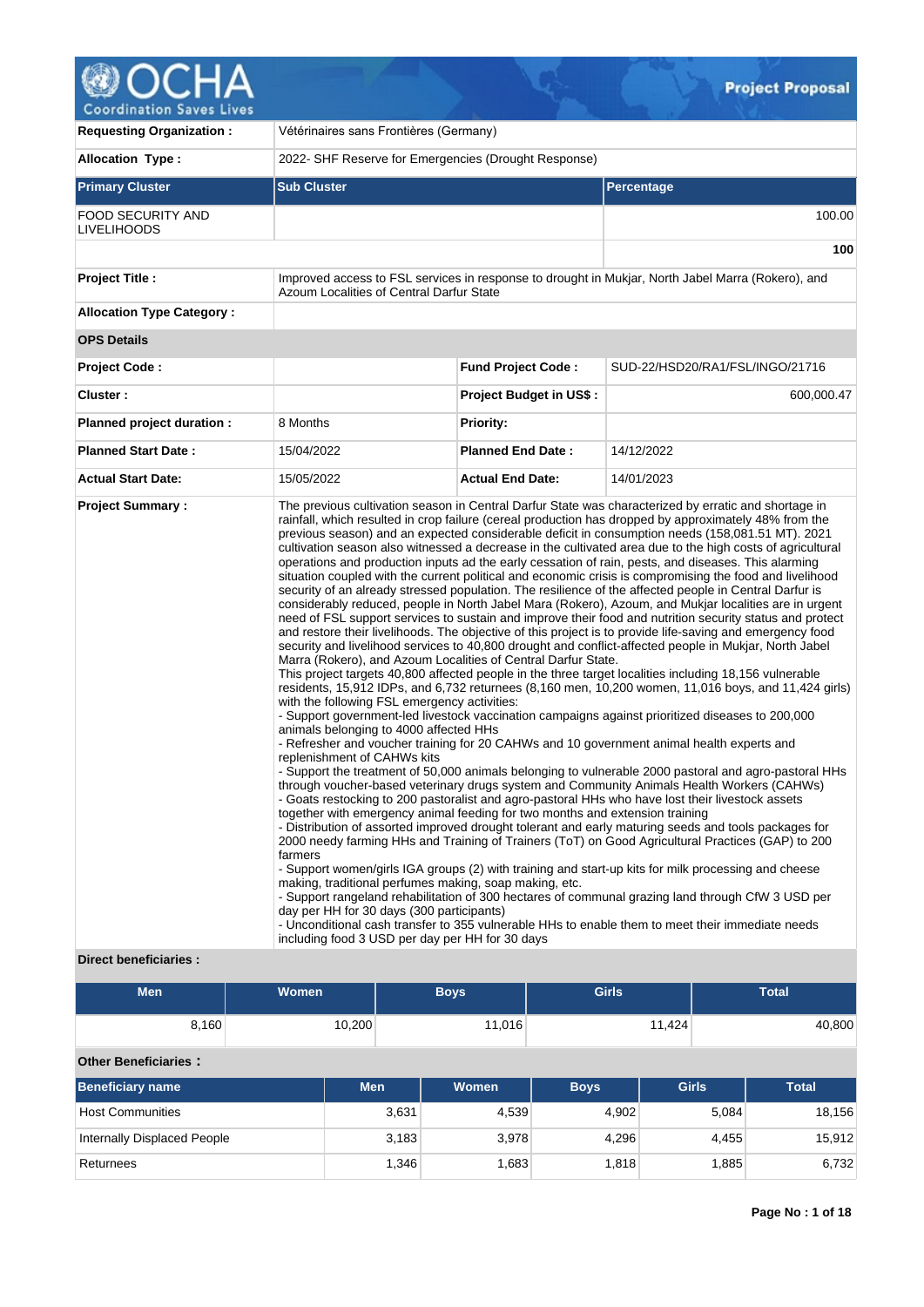## **Indirect Beneficiaries :**

People from the target villages who will benefit from farming and livestock products; and IGA products are approximately 10,200 persons **Catchment Population:**

## **Link with allocation strategy :**

This project application is for Reserve for an emergency fund; it is based on the recent Post-Harvest Assessment and consultation process at the Central Darfur level with FSL Sector Lead (FAO & MoP&ER) and OCHA to respond to identified critical lifesaving FSL needs of the recent and persisting emergency in the target localities (drought and protracted displacement)

## **Sub-Grants to Implementing Partners :**

| <b>Partner Name</b>                          | <b>Partner Type</b> | <b>Budget in US\$</b> |
|----------------------------------------------|---------------------|-----------------------|
|                                              |                     |                       |
| ing secured for the same project (to date) : |                     |                       |

| Other Funding Source | <b>Other Funding Amount</b> |
|----------------------|-----------------------------|
|                      |                             |

### **Organization focal point :**

**Other fund** 

| <b>Name</b>                      | <b>Title</b>                      | <b>Email</b>          | <b>Phone</b>      |
|----------------------------------|-----------------------------------|-----------------------|-------------------|
| Esmael Tessema Ali               | <b>Country Director</b>           | esmael@vsfg.org       | +249 963707700    |
| Eiman Ahmed                      | <b>Country Program</b><br>Manager | eiman.ahmed@vsfg.org  | +249 967 19 07 26 |
| Abdalla Mohamed Yahia            | Darfur Area Manager               | abdalla.adam@vsfg.org | +249 91975620     |
| <b>BACKGROUND</b>                |                                   |                       |                   |
| 1. Humanitarian context analysis |                                   |                       |                   |

#### **2. Needs assessment**

This action is based on the findings of the Post-Harvest Assessment (PHA) conducted in January 2022 by the State Ministry of Production Economic Resources in collaboration with FSL partners in Central Darfur State. Failure of crop harvest as a result of a change in rainfall pattern combined with political instability, economic decline, decrease in purchasing power, along with the impact of conflict and protracted displacement and threaten the lives and livelihoods of thousands of people in Darfur. Natural and manmade adversities have created huge humanitarian gaps, especially in FSL. Many households in the target areas have been observed to have adapted negative coping mechanisms such as selling off assets, selling firewood, reducing meal frequency, and decreasing dietary diversity and nutrient adequacy. According to HNO 2021, food insecurity is in the severe and extreme phase, particularly in North Jabel Marra, which is categorized under (IPC4) and needs urgent action to save lives. The drought and crop failure exacerbate the needs uncovered in the October 2021 Inter-Sector Rapid Needs Assessment. Crop failure will also impact the nutrition needs of the pastoral community. The report underlined an urgent need for holistic interventions, especially with concerted efforts on livelihoods, nutrition, and WASH. Despite ongoing FFA programming by WFP and UNICEF, there are still gaps that require additional complementary interventions to the already existing interventions in the communities mapped out

The PHA indicates total cereal production in the 2021 agriculture season was 193,396.2 MT while the consumption needs to be estimated at 357,529.65 MT with a deficit of 158,081.51 MT. North Jabel Mara is the most affected locality in the state, the estimated production covers only 1.7 months, cereal price is the highest (23,250 SDG per 100 Kg sack) compared to the average cereal price which is 18,575 SDG according to the assessment result. This concurs with the WFP market monitor for November 2021, which indicates that sorghum retail price significantly increased compared with October (16.9%). Azoum locality is the second worst area, even though some of its admin units particularly Umshalayia and Derisa were not covered by the assessment due to inter-communal clashes during the assessment period. VSF-G has also carried out community-based participatory planning with Mukjar IDPs in October 2021 and found that FSL needs are the most prioritized by the communities to be addressed. When VSF-G was conducting the community-based participatory planning in Mukjar there were protests in the locality, where the community was objecting to the cooperation of community leaders with Gum Arabic Company employing labor from other regions while youth in Mujkar are unemployed. Deforestation is a big problem in Mukjar due to massive tree cutting for charcoal-making one of the negative coping strategies adopted by Mukjar IDPs who suffer from limited access to livelihood options. Through this fund VSF-G aims to introduce activities that promote the adoption of climate-resilient farming technology and to increase the sustainability of agriculture production and productivity through distributing drought-tolerant crops seeds to increase the food supply and dietary diversity, restoration of animal grazing land as well as supporting subsistence while building the resilience of affected people in the short-term through unconditional cash transfer to the most vulnerable households, animal health to protect livestock capital, IGAs and restocking programs

A total of 40,800 drought and conflict-affected people will be targeted by the FSL interventions in Mukjar, North Jabel Marra & Azoum localities

## **3. Description Of Beneficiaries**

## **4. Grant Request Justification**

The people of Central Darfur suffer from years of prolonged political and tribal conflicts, the effects of climate change, and poor policy and governance. Agriculture is the main source of livelihood and the backbone of the Central Darfur economy; however, its contribution to the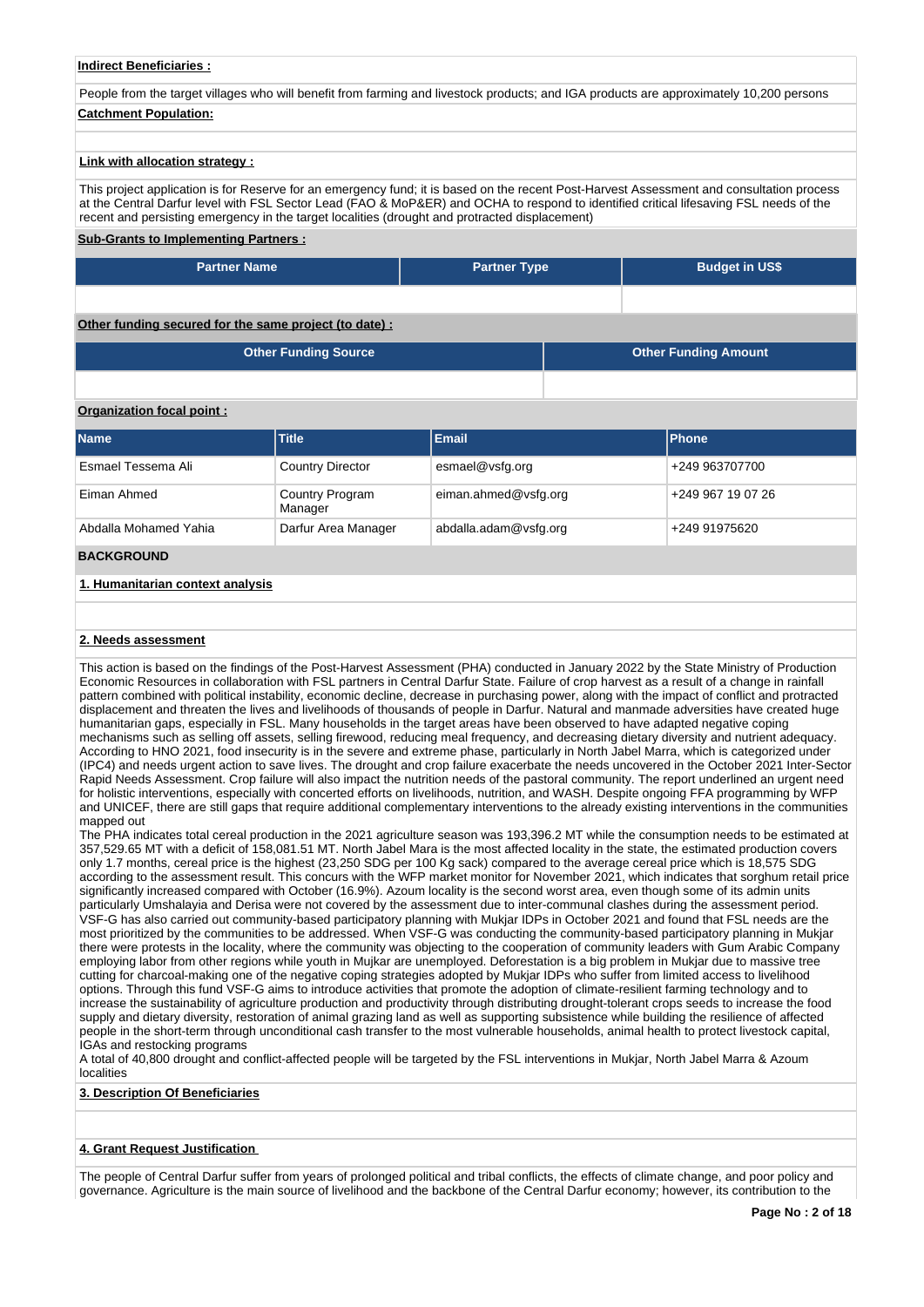household food security and income are compromised this year due to erratic rainfall patterns and early cessation of the rainfall, coinciding with a reduction in cultivated area, inter-communal conflict and continued degradation of natural resources specifically arable and grazing land. As indicated by the abovementioned assessments, FSL challenges and needs are among the most prioritized to be addressed to prevent further deterioration of the food and nutrition security of affected people in Central Darfur and particularly in North Jabel Mara (Rokero), Azoum, and Mukjar localities

The activities proposed under this application take into account the urgent needs of the target people (outlined in the needs assessment); while also building their resilience to withstand future stressors. The livelihood support activities are intended to protect and replace their livelihood assets (e.g. livestock) and diversify their income-earning opportunities to positively contribute to their immediate needs including food. The project is designed to address the pressing needs of all community groups including farming and pastoral HHs VSF-G has been present in Central Darfur State since 2015 implementing FSL & WASH interventions in Jabel Mara localities. Mainly through BHA & SHF funding. We are well established in the region with offices in Zalinge and also in Geneina, West Darfur. This project will be fully coordinated and integrated with other activities being implemented by VSF-G and other partners to achieve maximum positive impacts through synergy, complementarity, and avoidance of overlap

#### **5. Complementarity**

## **LOGICAL FRAMEWORK**

#### **Overall project objective**

**To provide life-saving and emergency food security and livelihood services to 40,800 drought and conflict-affected people in Mukjar, North Jabel Marra (Rokero), and Azoum Localities of Central Darfur State** 

## **FOOD SECURITY AND LIVELIHOODS**

| <b>Cluster objectives</b>                                                                                                                                                               | <b>Strategic Response Plan (SRP) objectives</b>                                              | <b>Percentage of activities</b> |
|-----------------------------------------------------------------------------------------------------------------------------------------------------------------------------------------|----------------------------------------------------------------------------------------------|---------------------------------|
| Support self-reliance of affected households<br>by protecting and building productive assets<br>and restoring or creating income-generating<br>opportunities to save and sustain lives. | SO2: Improve vulnerable people's access to<br>livelihoods and life-sustaining basic services | 100                             |

**Contribution to Cluster/Sector Objectives :** The interventions of the proposed project aim to address urgent and life-saving needs of people in three localities of Central Darfur State namely: Mukjar, North Jabel Marra (Rokero), and Azoum. These localities have been gravely affected by the "failed agricultural season" risks caused mainly by drought; which are expected to aggravate the conditions of people who are already vulnerable to food insecurity. The project will improve the access of farming and pastoral communities to timely lifesustaining food security and livelihood services including drought-tolerant and early maturing seed varieties alongside context-appropriate farming tools; animal health services; pasture rehabilitation through the broadcasting of nutritious grass seed and CfW; restocking with lactating goats to families with malnourished children with the provision of supplementary goat feed to increase milk production; introduction of income-generating activities to women and girls groups to practice agro-food processing such as cheese-making; and unconditional cash distribution to extremely vulnerable families to cover their food and other basic needs, especially during the annual hunger gap. This project intervention is designed to address immediate livelihood needs which in turn will protect key livelihood assets of affected people including displaced and pastoral communities to sustain their food and livelihood security and avoid foreseen deterioration of their conditions due to the gap between actual production and consumption needs creating by the drought in the previous agricultural season

## **Outcome 1**

6,800 HHs (40,800 persons including 8,160 men, 10,200 women, 11,016 boys, and 11,424 girls) affected by climate change and conflict in Mukjar, North Jabel Marra (Rokero), and Azoum Localities of Central Darfur State will have improved access to food and livelihood support services including improved cereal, legume, and vegetable seeds and farming tools and extension training; support with animal health services including vaccination and treatment programs; goats restocking and IGAs; in addition to support rangeland rehabilitation through community participation and CfW modality; as well as UCT

## **Output 1.1**

## **Description**

4000 HHs (24,000 persons including 4,800 men, 6,000 women, 6,480 boys, and 6,720 girls) of climate change and conflict-affected pastoral and agro-pastoral communities in Mukjar, North Jabel Marra (Rokero), and Azoum Localities of Central Darfur State have improved access to animal treatment and vaccination services to protect their key livestock assets and increase their production and productivity

#### **Assumptions & Risks**

Assumptions:

- Early procurement of animal vaccines and follow-up ensures no delay in vaccines delivery
- No major livestock outbreak occurs during the implementation period
- Animal Resources ffectively cooperate with the project for successful implementation of animal treatment and vaccination programs
- Risks:
- Delay in vaccine delivery
- Hyperinflation of vaccines and veterinary drugs prices
- Insecurity and limited access to implementation sites

## **Indicators**

|                                                     |                                                           |                                      | <b>End cycle beneficiaries</b> | End<br>cycle         |  |  |               |  |  |  |  |
|-----------------------------------------------------|-----------------------------------------------------------|--------------------------------------|--------------------------------|----------------------|--|--|---------------|--|--|--|--|
| Code                                                | <b>Cluster</b>                                            | Indicator                            | <b>Men</b>                     | Women   Boys   Girls |  |  | <b>Target</b> |  |  |  |  |
|                                                     | Indicator 1.1.1   FOOD SECURITY AND<br><b>LIVELIHOODS</b> | Number of animals treated/vaccinated |                                |                      |  |  | 200.000       |  |  |  |  |
| Means of Verification Vaccination campaigns reports |                                                           |                                      |                                |                      |  |  |               |  |  |  |  |

**<u>on</u> :** Vaccination campaigns rep

## **Photographs**

Monitoring reports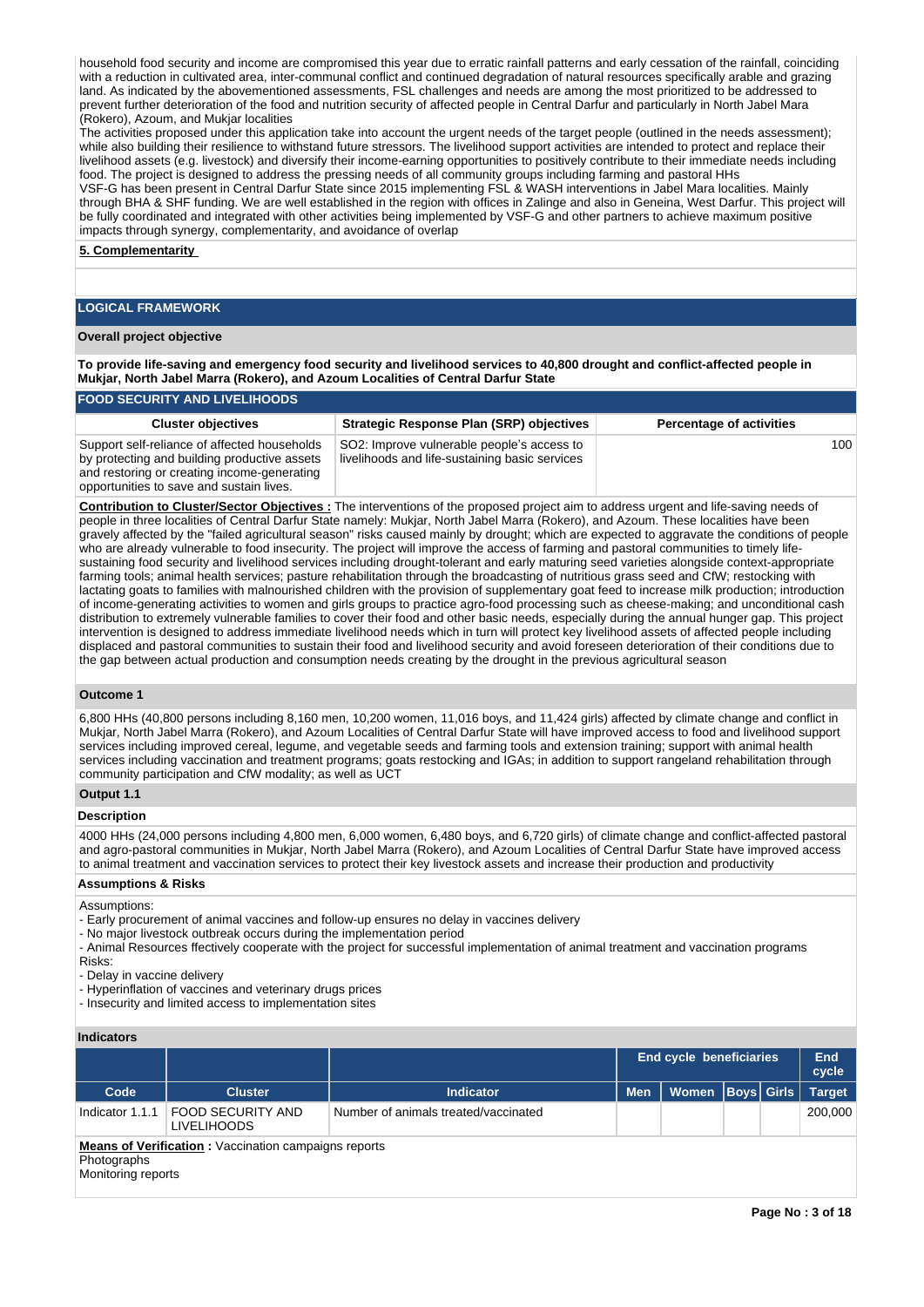|                                           | Indicator 1.1.2   FOOD SECURITY AND<br><b>LIVELIHOODS</b>                     | [AAP/PSEA]: Number of feedback received<br>(including complaints) which have been acted<br>upon                                      |    |   |  | 10 |  |  |
|-------------------------------------------|-------------------------------------------------------------------------------|--------------------------------------------------------------------------------------------------------------------------------------|----|---|--|----|--|--|
| <b>Means of Verification: AAP reports</b> |                                                                               |                                                                                                                                      |    |   |  |    |  |  |
|                                           | Indicator 1.1.3 FOOD SECURITY AND<br><b>LIVELIHOODS</b>                       | Number of Community Animal Health Workers<br>(CAHWs) trained on voucher-based livestock<br>treatment system, disaggregated by gender | 15 | 5 |  | 20 |  |  |
|                                           | <b>Means of Verification:</b> Activity reports and training attendance sheets |                                                                                                                                      |    |   |  |    |  |  |

Monitoring reports

**Activities**

## **Activity 1.1.1**

## **Standard Activity : Not Selected**

Support government-led livestock vaccination campaigns for a total of 200,000 heads of livestock against prioritized diseases This activity involves the provision of on-demand logistical support to mass livestock vaccination campaigns on a cost-recovery basis to vaccinate 200,000 heads of livestock including sheep, goats, cattle, and equines. Types of vaccines will be decided upon consultation with animal resources at the locality level and/or field investigation findings. Generally, the following livestock diseases are prioritized in the target state: sheep pox, peste des petits ruminants, hemorrhagic septicemia, black quarter, anthrax, and contagious bovine pleuropneumonia. The vaccination campaigns are carried out through state animal resources and technically supported and followed-up by VSF-G veterinarian and technical staff. A cost recovery framework will be developed and endorsed by animal resources to ensure the sustainability of the service provided. To ensure commitment and timely delivery of animal vaccines, VSF-G will sign MoU with animal resources with clear delivery milestones and payment terms (in tranches)

Livestock vaccination will be blanket coverage targeting all project villages/localities to maximize the protection of livestock in the project target areas. Vulnerable people including IDPs, returnees, and residents with small numbers of animals will be mobilized to ensure their inclusion to vaccinate their animals

## **Activity 1.1.2**

#### **Standard Activity : Not Selected**

Support the treatment of 50,000 heads of animals belonging to 2,000 HHs through voucher-based veterinary drugs system and CAHWs VSF-G will implement a voucher-based animal health service delivery system as a strategy to create access to veterinary services for 2000 vulnerable pastoral/agro-pastoral families in the project area. This modality involves livestock owners and gives them a choice in the treatment of their animals, it also provides a strong monitoring mechanism to follow the number/type of animals treated and the activity of CAHWs. Targeted vulnerable families will be selected through an emergency animal health intervention committee made up of community representatives and local authorities. Beneficiary selection criteria for this activity include vulnerable HHs whose main livelihood depends on livestock; HHs with the small number of livestock to protect their core stock (less than 25 and more than 5); female-headed HHs who fulfill the above criteria are prioritized; HHs with malnourished children, elders, disabled or chronically ill person(s); IDPs and returnees who have lost most of their livestock assets whose livelihood depend on livestock; and HHs previously supported with restocking intervention who still need support to preserve their assets. 2,000 HHs will be given vouchers worth up to 10 USD per household in order to contract the services of their respective CAHWs and to pay for the services obtained if any of their animals falls sick from common livestock diseases and also to receive treatment with de-wormers and acaricides to strengthen the health of their core stock. The livestock owner has a choice according to his/her needs, this guarantees no CAHW can decide on his own, and no influential person can divert the use of veterinary drugs for his/her benefit. The voucher system ensures that the identified beneficiary has the purchasing power with the voucher, and the CAHW needs the voucher to account for the received drugs. Veterinary drugs selected through pre-intervention assessment to be included in the voucher system are: oxytetracycline, tylosin, ivermectin, albendazole and diminazene aceturate. VSF-G procures veterinary drugs from preselected venders at the national level, then veterinary drugs will be transported and distributed to CAHWs on round basis (15 days intervals) as per the performance of CAHWs in delivering service to the targeted beneficiaries. The drugs will be distributed to CAHWs by a team composed of VSF-G staff and public veterinary experts at the locality level. CAHWs will receive the initial bulk of veterinary drugs from the animal health departments in their localities and treat animals of selected beneficiaries who have received vouchers and awareness creation on the voucher system. Against the collected vouchers, CAHWs then receive a 25% mark-up as payment for their services from the project and the second round of veterinary drugs to continue the service. CAHWs activities will be monitored by VSF-G staff and the staff of animal resources at the locality levels. VSF-G has been implementing the voucher scheme in BHA, GFFO and SHF-funded projects in Blue Nile, South Kordofan Central, and the West Darfur States, and has drawn experience from these interventions to improve the delivery of animal health services in emergency interventions through applying the voucher system. This modality motivates CAHWs to reestablish their activity, particularly in remote areas. The service charge represents seed money that CAHWs can use to procure more veterinary drugs and treat for other people in their communities. The system also reinforces that payment is required to receive veterinary services and hence the estimation of the drug prices are similar to or slightly higher than the market prices, beneficiaries would not object to pay the same after the project phases out, guaranteeing that CAHWs retain their activity and make reasonable profit

## **Activity 1.1.3**

#### **Standard Activity : Not Selected**

Refresher and voucher training for 20 CAHWs and 10 government animal health experts

Refresher training for 20 CAHWs and provision with consumables to participate in the voucher system. The CAHWs will be selected as appropriate considering geographical area, need, and motivation through consultation with the communities and animal resources. Then, selected CAHWs will be provided with 5-days refresher training including the veterinary voucher scheme, the refresher training will be conducted in line with FAO guidelines using manuals developed by FAO, the facilitators will be veterinarians from animal resources, as well as VSF-G staff. Government veterinary staff will be part of the implementation and monitoring team and will for this reason participate in the voucher training. The training topics include: roles of CAHWs, causes of disease and disease transmission, disease control and prevention, diagnosis of sick animals, types of animal diseases (i.e. nutritional, common, notifiable and zoonotic), administration of drugs and drugs handling (i.e. routes of administration, calculation of dose, toxicity and side effects), vaccination and vaccine handling and wound treatment. The CAHWs will provided with consumables to carry out the treatment activity such as automatic syringes, needles, etc. The last 2 days of the training comprise the voucher training, which includes theoretical and practical sessions, as well as discussion of frequently asked questions/challenging situations

Active CAHWs of both genders who demonstrate keenness and interest to participate will be selected through involvement of Animal Resources at the state/locality level and the community intervention committee

**Output 1.2**

**Description**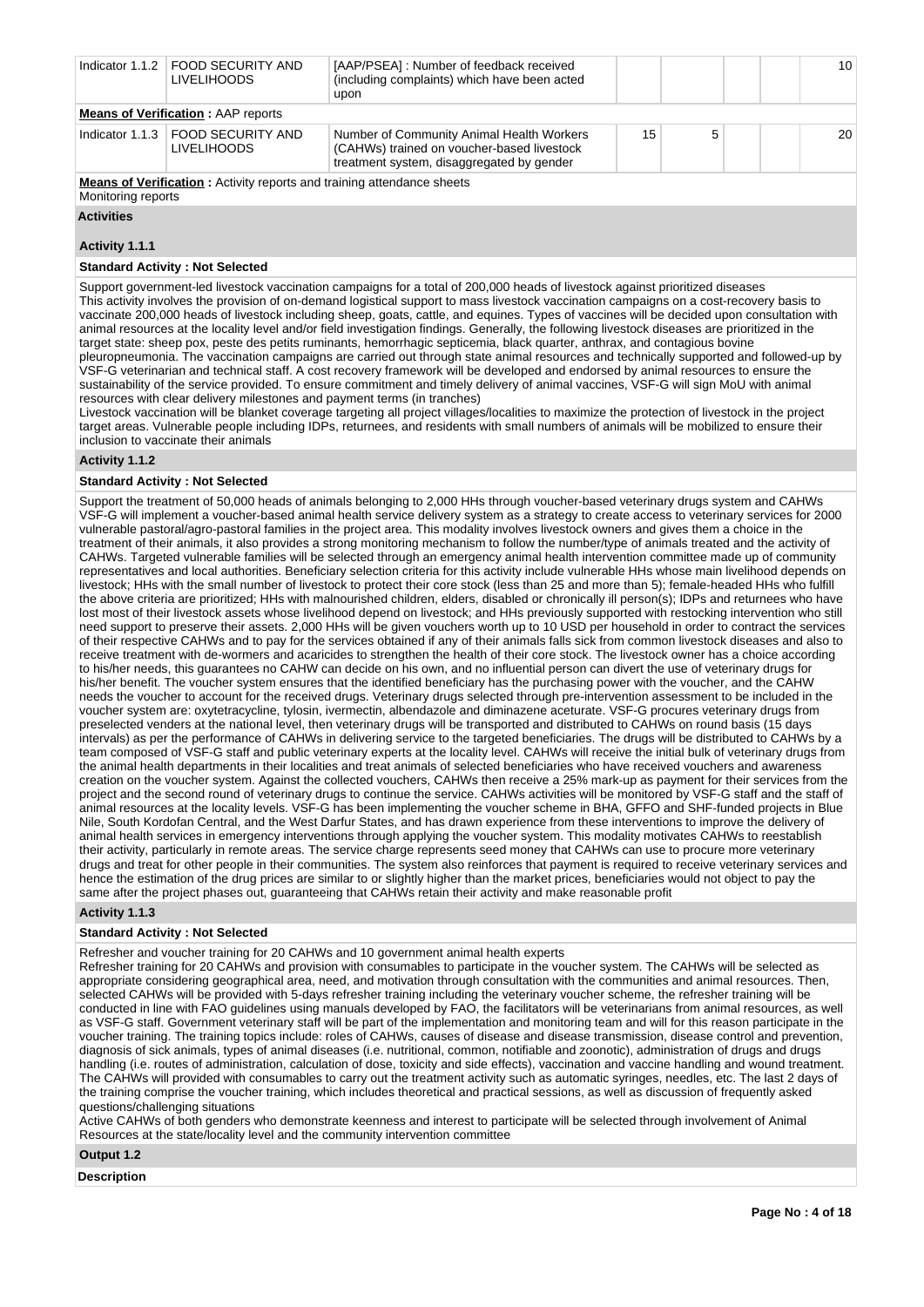2,000 farming HHs (12,000 persons including 2,400 men, 3,000 women, 3,240 boys, and 3,360 girls) of climate change and conflict-affected communities in Mukjar, North Jabel Marra (Rokero), and Azoum Localities of Central Darfur State have improved access to droughtresistant and early maturing cereal, legume, and vegetable seeds; farming tools; and extension services to increase their production, productivity, and dietary diversity

## **Assumptions & Risks**

## Assumptions:

- Department of Agriculture continues to collaborate with VSF-G to deliver functional services to farming communities
- No drastic climate change or natural disaster that impairs project activity implementation/the upcoming rainy season witnesses more
- stability and is favorable for the farming interventions
- Women participation is ensured through effective community sensitization

## Risks:

- Drastic climate conditions such as dry spells, floods that might affect the successful achievement of the project aims
- Hyperinflation of farming inputs prices

- Insecurity and limited access to target people

## **Indicators**

|                                                                                                                                        |                                                                |                                                                                                                                                                                                                                                                                                                                                                                                                                                                                                                                                                                                                                                                                                                                                                                                                                                                                                                                                                                                                                                                                                                                                                                                                                                                                                                                                                                                                                                                                                                                                                                                                                                                                                                                                                                                                                                                                                                                                                                                                                                                                                                                                                                                                                                                                                                                                                                                                                                                                                                                                                                                                                                                                                                                                                                                                                                                                                                                                                                                                                                                                                                                                                                                                                   | End cycle beneficiaries |                      |  |  | <b>End</b><br>cycle |  |  |  |
|----------------------------------------------------------------------------------------------------------------------------------------|----------------------------------------------------------------|-----------------------------------------------------------------------------------------------------------------------------------------------------------------------------------------------------------------------------------------------------------------------------------------------------------------------------------------------------------------------------------------------------------------------------------------------------------------------------------------------------------------------------------------------------------------------------------------------------------------------------------------------------------------------------------------------------------------------------------------------------------------------------------------------------------------------------------------------------------------------------------------------------------------------------------------------------------------------------------------------------------------------------------------------------------------------------------------------------------------------------------------------------------------------------------------------------------------------------------------------------------------------------------------------------------------------------------------------------------------------------------------------------------------------------------------------------------------------------------------------------------------------------------------------------------------------------------------------------------------------------------------------------------------------------------------------------------------------------------------------------------------------------------------------------------------------------------------------------------------------------------------------------------------------------------------------------------------------------------------------------------------------------------------------------------------------------------------------------------------------------------------------------------------------------------------------------------------------------------------------------------------------------------------------------------------------------------------------------------------------------------------------------------------------------------------------------------------------------------------------------------------------------------------------------------------------------------------------------------------------------------------------------------------------------------------------------------------------------------------------------------------------------------------------------------------------------------------------------------------------------------------------------------------------------------------------------------------------------------------------------------------------------------------------------------------------------------------------------------------------------------------------------------------------------------------------------------------------------------|-------------------------|----------------------|--|--|---------------------|--|--|--|
| Code                                                                                                                                   | <b>Cluster</b>                                                 | <b>Indicator</b>                                                                                                                                                                                                                                                                                                                                                                                                                                                                                                                                                                                                                                                                                                                                                                                                                                                                                                                                                                                                                                                                                                                                                                                                                                                                                                                                                                                                                                                                                                                                                                                                                                                                                                                                                                                                                                                                                                                                                                                                                                                                                                                                                                                                                                                                                                                                                                                                                                                                                                                                                                                                                                                                                                                                                                                                                                                                                                                                                                                                                                                                                                                                                                                                                  | <b>Men</b>              | Women   Boys   Girls |  |  | <b>Target</b>       |  |  |  |
| Indicator 1.2.1                                                                                                                        | <b>FOOD SECURITY AND</b><br><b>LIVELIHOODS</b>                 | Number of HHs receiving agricultural kits                                                                                                                                                                                                                                                                                                                                                                                                                                                                                                                                                                                                                                                                                                                                                                                                                                                                                                                                                                                                                                                                                                                                                                                                                                                                                                                                                                                                                                                                                                                                                                                                                                                                                                                                                                                                                                                                                                                                                                                                                                                                                                                                                                                                                                                                                                                                                                                                                                                                                                                                                                                                                                                                                                                                                                                                                                                                                                                                                                                                                                                                                                                                                                                         |                         |                      |  |  | 2,000               |  |  |  |
| <b>Means of Verification:</b> Activity reports and beneficiary lists<br>Monitoring reports including pre- and post-harvest assessments |                                                                |                                                                                                                                                                                                                                                                                                                                                                                                                                                                                                                                                                                                                                                                                                                                                                                                                                                                                                                                                                                                                                                                                                                                                                                                                                                                                                                                                                                                                                                                                                                                                                                                                                                                                                                                                                                                                                                                                                                                                                                                                                                                                                                                                                                                                                                                                                                                                                                                                                                                                                                                                                                                                                                                                                                                                                                                                                                                                                                                                                                                                                                                                                                                                                                                                                   |                         |                      |  |  |                     |  |  |  |
| Indicator 1.2.2                                                                                                                        | <b>FOOD SECURITY AND</b><br><b>LIVELIHOODS</b>                 | Number of farmers receiving Good Agricultural<br>Practices (GAP) Training of Trainers (ToT),<br>disaggregated by gender                                                                                                                                                                                                                                                                                                                                                                                                                                                                                                                                                                                                                                                                                                                                                                                                                                                                                                                                                                                                                                                                                                                                                                                                                                                                                                                                                                                                                                                                                                                                                                                                                                                                                                                                                                                                                                                                                                                                                                                                                                                                                                                                                                                                                                                                                                                                                                                                                                                                                                                                                                                                                                                                                                                                                                                                                                                                                                                                                                                                                                                                                                           | 100                     | 100                  |  |  | 200                 |  |  |  |
| Monitoring reports                                                                                                                     |                                                                | Means of Verification: Activity reports and beneficiary lists (extension ToT)                                                                                                                                                                                                                                                                                                                                                                                                                                                                                                                                                                                                                                                                                                                                                                                                                                                                                                                                                                                                                                                                                                                                                                                                                                                                                                                                                                                                                                                                                                                                                                                                                                                                                                                                                                                                                                                                                                                                                                                                                                                                                                                                                                                                                                                                                                                                                                                                                                                                                                                                                                                                                                                                                                                                                                                                                                                                                                                                                                                                                                                                                                                                                     |                         |                      |  |  |                     |  |  |  |
| <b>Activities</b>                                                                                                                      |                                                                |                                                                                                                                                                                                                                                                                                                                                                                                                                                                                                                                                                                                                                                                                                                                                                                                                                                                                                                                                                                                                                                                                                                                                                                                                                                                                                                                                                                                                                                                                                                                                                                                                                                                                                                                                                                                                                                                                                                                                                                                                                                                                                                                                                                                                                                                                                                                                                                                                                                                                                                                                                                                                                                                                                                                                                                                                                                                                                                                                                                                                                                                                                                                                                                                                                   |                         |                      |  |  |                     |  |  |  |
| Activity 1.2.1                                                                                                                         |                                                                |                                                                                                                                                                                                                                                                                                                                                                                                                                                                                                                                                                                                                                                                                                                                                                                                                                                                                                                                                                                                                                                                                                                                                                                                                                                                                                                                                                                                                                                                                                                                                                                                                                                                                                                                                                                                                                                                                                                                                                                                                                                                                                                                                                                                                                                                                                                                                                                                                                                                                                                                                                                                                                                                                                                                                                                                                                                                                                                                                                                                                                                                                                                                                                                                                                   |                         |                      |  |  |                     |  |  |  |
|                                                                                                                                        | <b>Standard Activity: Not Selected</b>                         |                                                                                                                                                                                                                                                                                                                                                                                                                                                                                                                                                                                                                                                                                                                                                                                                                                                                                                                                                                                                                                                                                                                                                                                                                                                                                                                                                                                                                                                                                                                                                                                                                                                                                                                                                                                                                                                                                                                                                                                                                                                                                                                                                                                                                                                                                                                                                                                                                                                                                                                                                                                                                                                                                                                                                                                                                                                                                                                                                                                                                                                                                                                                                                                                                                   |                         |                      |  |  |                     |  |  |  |
|                                                                                                                                        | Distribution of assorted seeds and tools packages for 2000 HHs | VSF-G has established a presence in the intervention areas and is involved in pre and post-harvest assessments carried out by the state<br>agriculture departments. The most recent post-harvest assessment indicates alarming level of decreased production in the previous rainy<br>season attributed primarily to fluctuation in rainfall and secondly to increase of production cost and pests. With regard to access to arable<br>land for IDPs, they have always been able to cultivate through co-partnership with the host community, and vegetable gardening is also<br>practiced in small areas around the house or in wadis. Other than seeds, the target people have critical needs for extension and technology<br>transfer services, hence VSF-G proposes extension training to be provided to selected farmers to act as extension agents. The target areas<br>and people will be selected according to their dependence and experience in farming in addition to vulnerability, taking into consideration<br>accessibility to land with emphasis on women participation. Seeds distribution will provide enough quantities of good quality seeds to<br>vulnerable farming HHs, enabling them to achieve self-sufficiency while practicing their livelihood. VSF-G selects assorted seeds packages<br>through consultation with Agriculture Department at the state and locality level and validates that the seeds options agree with the target<br>people capacity and preference. Under this activity, 2,000 vulnerable farming HHs will receive packages of assorted seeds including the<br>following varieties and quantities (per HH) depending on the context: 100 gm okra, 20 gm tomatoes, 50 gm watermelon, 5 Kg sorghum or<br>millet, 4 Kg cowpea or chickpea. The procurement of assorted seeds will take place in Khartoum through a tender process from certified<br>seeds suppliers. Certification of suppliers guarantees that seeds have germination and purity rates above 90%, seeds validity for one year,<br>freedom from insects, pests, and alien diseases, and good quality of packing. Further, VSF-G, supported Agriculture Department, tests the<br>seeds for germination and purity once they arrive at the field level. Local procurement can be applied whenever possible to contribute to<br>strengthening local production and market, given that quality seeds, particularly improved drought-resistant and early-maturing varieties are<br>available, taking into account required measures and tests. In addition to seeds, farming hand tools will be procured locally and distributed<br>to beneficiaries (each HH will receive one hoe). Beneficiaries will be selected through communities' mobilization, coordination with Village<br>Agricultural Committees (VACs), Agriculture Department, HAC, and community leaders to identify beneficiaries based on jointly developed<br>selection criteria, then beneficiaries will be verified/profiled to ensure that they match the selection criteria. The methodology will be to<br>directly distribute to the beneficiaries in coordination with VACs, community leaders, HAC, and Agriculture Department. The beneficiaries |                         |                      |  |  |                     |  |  |  |

will be monitored on monthly bases after the distribution and throughout the cultivation season

## **Activity 1.2.2**

## **Standard Activity : Not Selected**

## Conduct extension training for 200 farmers on good agricultural practices

Extension training on GAP will be provided to 10% of the seeds and tools beneficiaries (200 individuals 50% women) to act as village extension agents. VSF-G applies the government guidelines for the ToT extension training which will be a 5-day theoretical and practical training, facilitated through technology transfer and extension department. The training topics will include site selection and land preparation; selection of good quality seeds, tillage and sowing practices; weeding and pest control; appropriate timing for cultivation and harvest; how to harvest and post-harvest handling. The training will also shed light on soil and water conservation and peaceful co-existence The participants for this training will be selected in coordination with the line ministry and Village Agricultural Committees, mainly to be motivated and keen opinion leaders/influencers among their communities to lead community-based the dissemination of extension knowledge and skills

## **Output 1.3**

**Description**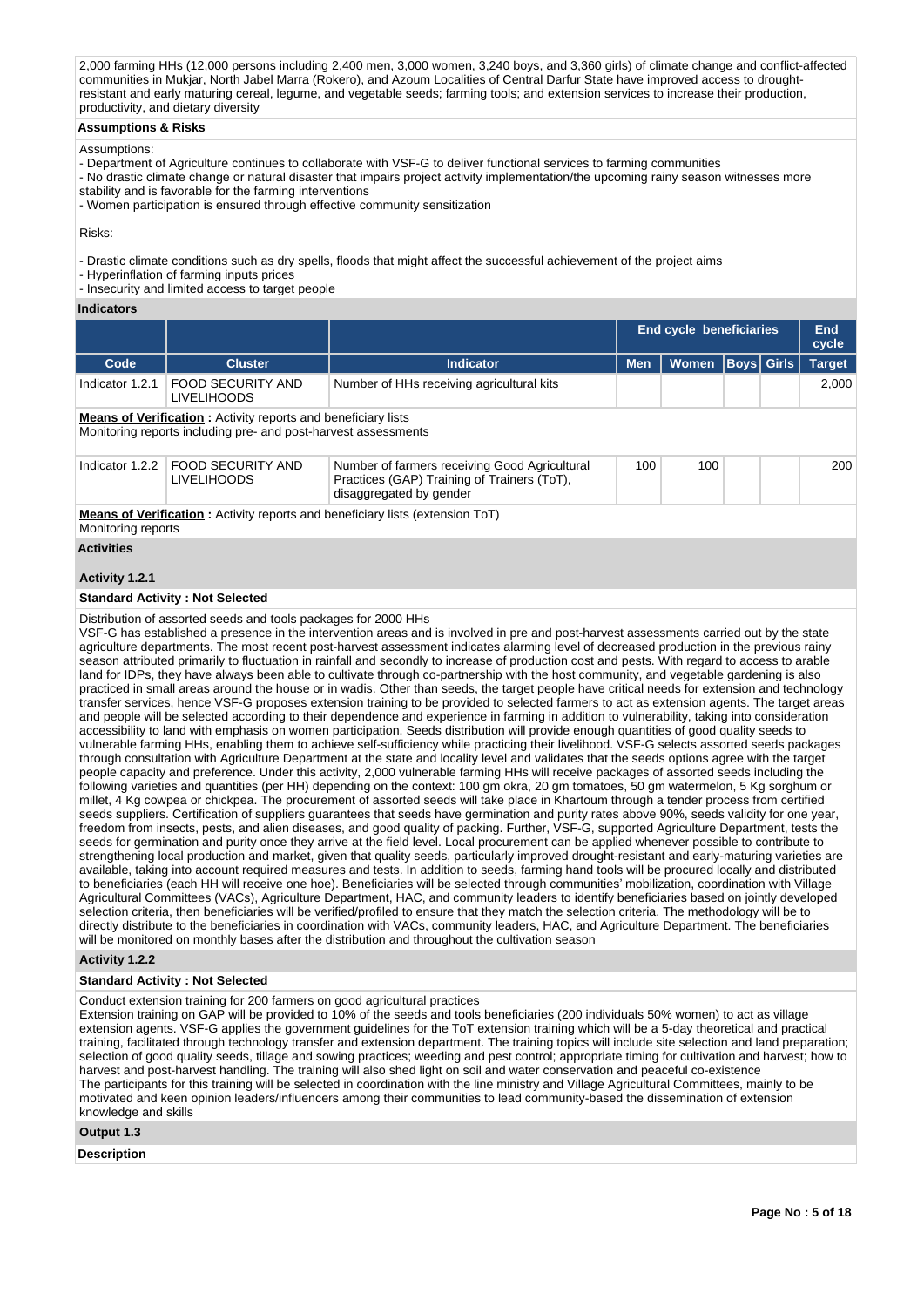250 HHs (1,500 persons including 300 men, 375 women, 405 boys, and, 420 girls) of the climate change and conflict-affected communities in Mukjar, North Jabel Marra (Rokero), and Azoum Localities of Central Darfur State accessed to livelihood start-up kits through implementing goats restocking along provision with supplementary feed and income generating activities for women and girls groups

## **Assumptions & Risks**

## Assumptions:

- Availability of local milk producing goats breeds
- Availability of feasible IGA opportunities within the local capacities and interests

Risks:

- Livestock disease outbreaks
- Security risks
- Marketing challenges

#### **Indicators**

|                                     |                                                                                                |                                                                                                                          | <b>End cycle beneficiaries</b> | End<br>cycle |                   |    |               |
|-------------------------------------|------------------------------------------------------------------------------------------------|--------------------------------------------------------------------------------------------------------------------------|--------------------------------|--------------|-------------------|----|---------------|
| Code                                | <b>Cluster</b>                                                                                 | <b>Indicator</b>                                                                                                         | <b>Men</b>                     | <b>Women</b> | <b>Boys</b> Girls |    | <b>Target</b> |
| Indicator 1.3.1                     | <b>FOOD SECURITY AND</b><br><b>LIVELIHOODS</b>                                                 | Number of HHs benefiting from animal restocking<br>interventions                                                         |                                |              |                   |    | 200           |
| Photographs<br>Monitoring reports   | <b>Means of Verification</b> : Activity reports and beneficiary lists                          |                                                                                                                          |                                |              |                   |    |               |
| Indicator 1.3.2                     | <b>FOOD SECURITY AND</b><br><b>LIVELIHOODS</b>                                                 | Number of beneficiaries reached with<br>conditional/unconditional livelihood assistance                                  | 60                             | 75           | 81                | 84 | 300           |
| Monitoring reports                  |                                                                                                | <b>Means of Verification</b> : Activity reports and beneficiary lists (training reports and attendance lists)            |                                |              |                   |    |               |
| Indicator 1.3.3                     | <b>FOOD SECURITY AND</b><br><b>LIVELIHOODS</b>                                                 | [Outcome FSL]: % of HHs with 80% of animal<br>stock handed over still alive three months after the<br>intervention       |                                |              |                   |    | 80            |
|                                     | <b>Means of Verification: Post Distribution Monitoring Report</b>                              |                                                                                                                          |                                |              |                   |    |               |
| Indicator 1.3.4                     | <b>FOOD SECURITY AND</b><br><b>LIVELIHOODS</b>                                                 | Number of people receiving skills training on<br>Income Generating Activity/business<br>management/bookkeeping/marketing |                                | 30           |                   | 20 | 50            |
| Monitoring reports                  | <b>Means of Verification</b> : Trainings attendance sheets<br>Activity reports and photographs |                                                                                                                          |                                |              |                   |    |               |
| <b>Activities</b><br>Activity 1.3.1 |                                                                                                |                                                                                                                          |                                |              |                   |    |               |

# **Standard Activity : Not Selected**

Goats restocking to 200 HHs together with supplementary concentrated dairy goat feed for 60 days

This intervention targets pastoral and agro-pastoral HHs who have completely or partially lost their productive assets including their land and livestock, particularly among IDPs and returnees. The economic deterioration coupled with limited access to livelihood opportunities has impacted affected people's access to food; forcing them to reduce quantity and diversification, with many resorting to negative coping mechanisms. Restocking program with small stocks of goats will be undertaken to support target beneficiaries rebuild their assets and contribute to their food and nutrition security. In this project 200 beneficiary HHs will receive a total of 1000 dairy goats which will be procured from the local market through contracting local suppliers/income generating women groups, or organizing livestock fairs and vouchers, depending on the context. Through coordination with animal health and animal production departments, the supplied goats will be subjected to checkup and vetting to exclude sick/unfit animals according to VSF-G criteria. Additionally, compliance with required vaccination standards will be guaranteed through provision with vaccines. The suppliers will be required to commit to transport purchased animals in a safe and humane manner to ensure that they arrive at distribution points in good physical condition without bodily injury. Beneficiaries will be selected to have at least some experience in keeping animals and ability to undertake the activity in the meantime (i.e. space/shelter, ability to provide water, feed at least roughages, and to handle the provided animals), they will be provided with extension training to ensure that they have basic knowledge with regard to goats husbandry, basic health care, nutrition and reproduction. Beneficiaries will be targeted with particular emphasis on female-headed household, household with malnourished children and households who have lost their livestock. The target HHs will be selected through community involvement along with HAC, Ministry of Health to assist in tracking malnourished children together with partners from the Nutrition sector. Each household will be provided with total 5 goats, in each 15-20 distributed goats, there will be one male. Additionally, goats restocking beneficiaries will be provided with concentrated animal feed to feed 5 pregnant or lactating goats of their core stock for two-month period. Aiming at protecting vulnerable animals and increasing milk production which would reflect positively on the nutritional status of the target HHs, especially children. Goats will be procured from the local market to ensure their adaptability, to avoid pressure on the available local resources through introduction of additional animals and to stimulate the local markets. Goats supplementary feed will be supplied through certified feed manufacturers at Khartoum level; VSF-G checks the quality of feed through performing tests as appropriate (i.e. ingredient analysis and for toxins) An intervention committee composed of representatives from the communities (including community leaders), Animal Resource experts,

and VSF Germany will be formed to facilitate the activity implementation and follow-up, particularly to implement restocking through organization of livestock fairs

#### **Activity 1.3.2**

**Standard Activity : Not Selected**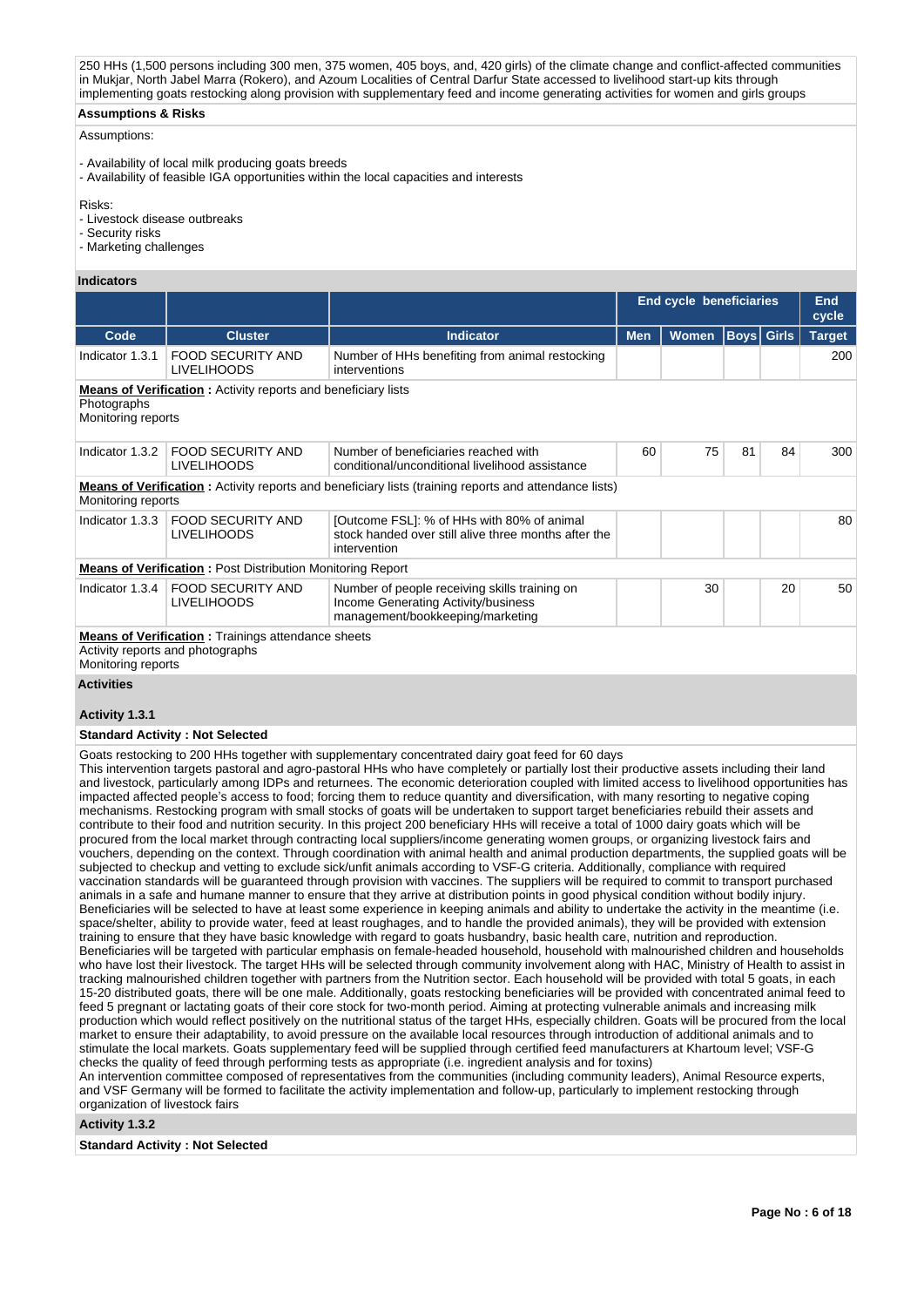Support women/girls IGA groups (2) with training and start-up kits based on a rapid market survey of the target villages/communities as well as their capacities and interests

Potential IGA activities are milk processing and cheese making; traditional perfume making; soap making; and agro food processing and marketing

Two groups each composed of 25 women/girls will be formed through the involvement of community leaders and the Ministry of Social Welfare (i.e. emphasis will be on women who head their households, PWD, pregnant and lactating women, women who have malnourished children). Each group will be supported with training package including technical theory and practical sessions, bookkeeping, marketing and small business management skills. The groups will also be provided with appropriate start-up equipment and materials to initiate their activity. The selected IGAs will be validated through market analysis and assessment of the groups' interests and capabilities

## **Output 1.4**

## **Description**

655 HHs (3,930 persons including 904 men, 943 women, 1022 boys, and 1061 girls) of the climate change and conflict-affected communities in Mukjar, North Jabel Marra (Rokero), and Azoum Localities of Central Darfur State welfare and resilience improved through CfW and UCT to empower them with choice to address their basic needs and engage them in rehabilitating one of the community key assets and driver for conflict (pasture)

## **Assumptions & Risks**

Assumptions:

- Climate/weather is favorable for successful conduction of rangeland rehabilitation
- Target community is motivated to participate in rangeland rehabilitation including women

- Inflation rates do not increase to the level where it considerably affects/increase Minimum Expenditure Basket and render the proposed cash programs ineffective

Risks:

- Hyperinflation

- Security challenges that affect access to markets

- Climate/natural hazards

## **Indicators**

| iliulualui 5                                                                               |                                                    |                                                                                         |                                |              |                   |      |                     |  |  |  |  |  |
|--------------------------------------------------------------------------------------------|----------------------------------------------------|-----------------------------------------------------------------------------------------|--------------------------------|--------------|-------------------|------|---------------------|--|--|--|--|--|
|                                                                                            |                                                    |                                                                                         | <b>End cycle beneficiaries</b> |              |                   |      | <b>End</b><br>cycle |  |  |  |  |  |
| Code                                                                                       | <b>Cluster</b>                                     | <b>Indicator</b>                                                                        | <b>Men</b>                     | <b>Women</b> | <b>Boys Girls</b> |      | <b>Target</b>       |  |  |  |  |  |
| Indicator 1.4.1                                                                            | <b>FOOD SECURITY AND</b><br><b>LIVELIHOODS</b>     | Number of beneficiaries reached with<br>conditional/unconditional livelihood assistance | 904                            | 943          | 1,02<br>2         | 1,06 | 3,930               |  |  |  |  |  |
| <b>Means of Verification:</b> Activity reports and beneficiary lists<br>Monitoring reports |                                                    |                                                                                         |                                |              |                   |      |                     |  |  |  |  |  |
| Indicator 1.4.2                                                                            | <b>FOOD SECURITY AND</b><br><b>LIVELIHOODS</b>     | [PWD]: Number of PWD received agriculture input<br>or other livelihood supports         | 25                             | 30           |                   |      | 55                  |  |  |  |  |  |
|                                                                                            | <b>Means of Verification:</b> Beneficiary registry |                                                                                         |                                |              |                   |      |                     |  |  |  |  |  |
| <b>Activities</b>                                                                          |                                                    |                                                                                         |                                |              |                   |      |                     |  |  |  |  |  |
| Activity 1.4.1                                                                             |                                                    |                                                                                         |                                |              |                   |      |                     |  |  |  |  |  |
|                                                                                            | <b>Standard Activity: Not Selected</b>             |                                                                                         |                                |              |                   |      |                     |  |  |  |  |  |

Rangeland rehabilitation of 300 ha of degraded pastures through a total of 300 cash for work participants

This activity involves paying individuals cash in exchange for non-skilled labor on communal resources of pastoral and agro-pastoral communities (rangelands). The activity has both short and long-term objectives. In addition to improving access to cash for the participating households through payment of wages (short-term objective); cash for work intervention contributes to long-term benefit to target communities through improving key productive assets (rangelands). Cash for work activity targets a total of 300 HHs from the three target localities, specific work locations, and volume will be agreed upon pre-implementation assessment with the consent of target communities and involvement of Directorate of Pasture and Rangeland. Directorate of Pasture and Rangeland will also provide technical backstopping in the procurement of grass seeds (300 Kg); and follow-up rangeland rehabilitation planned to take place in June. Rangeland rehabilitation through pasture seeds broadcasting is commonly practiced in Darfur. In this activity, cash for work participants will work for 30 days (paid) and 5 days as community contribution (free of payment). The daily cash payment rate is planned to be \$3 per person per day which is estimated based on the Minimum Expenditure Basket. Cash for work activity participants will receive their payment every 15 days in cash through VSF-G project staff

The selection of the participants will be carried out through community emergency committees to include capable IDPs, returnees and vulnerable residents to encourage social integration and peaceful coexistence

**Activity 1.4.2** 

**Standard Activity : Not Selected**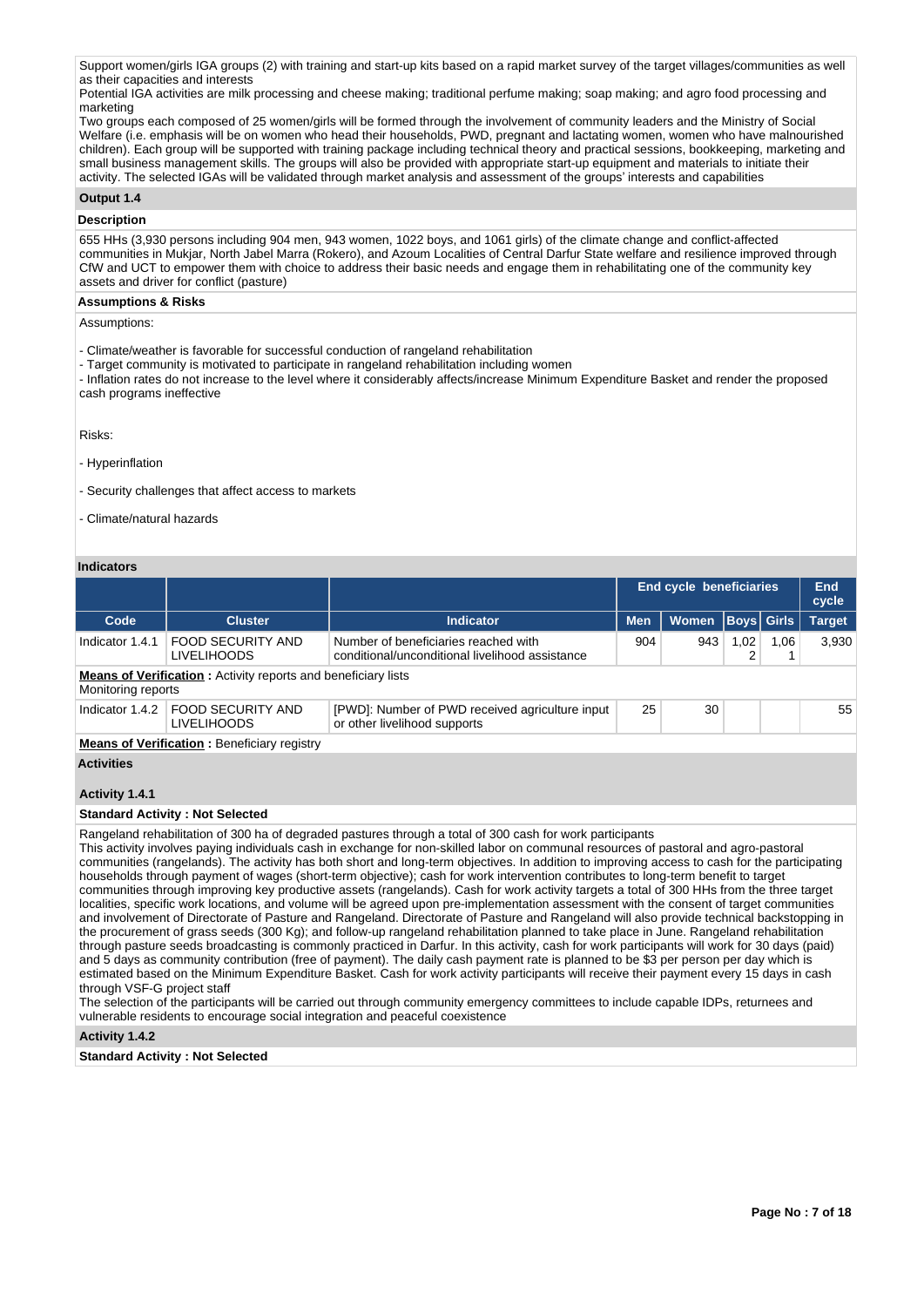Unconditional cash transfer for households unable to participate in cash for work activity for 355 HHs Unconditional cash transfer (UCT) interventions provide cash to poor households or individuals without conditions. No action is required from recipients in order to receive cash transfer. This activity targets carefully selected 355 vulnerable households in the three target localities. The activity will benefit those destitute households who are unable to participate in cash for work activities for various reasons (i.e. disabled, pregnant women, elders) and hence they will receive the cash for a period of one months (30 days at a rate of 3\$/HH/day). Beneficiary targeting for UCT will be carefully done through emergency response committees and community leaders. The selected beneficiaries will finally be verified with larger community groups and representatives in the target villages. The criteria for targeting unconditional cash transfer beneficiaries include but not limited to pregnant and lactating women (PLW), Persons with Disability (PWD), chronically ill persons, elderly persons and single parents (female-headed households). The target HHs will receive cash once which will be directly distributed by VSF-G project staff. The distribution will take place during the annual hunger gap months

### **Additional Targets :**

## **M & R**

## **Monitoring & Reporting plan**

VSF-G will use its currently functioning Monitoring, Evaluation, Accountability, and Learning system to follow up on the project's progress toward achieving its objectives. VSF-G staff including Program Management will organize field visits to the project locations quarterly to monitor progress on the ground. The monitoring tools will be revised and reinforced in consultation with the FSL sector to ensure that required and appropriate data is collected, analyzed, and interpreted. The Monitoring and Evaluation system within VSF-G will track progress in the implementation of activities of the project, best practices, and lessons learned from the project will be shared with the donor, the relevant sectors, and other key stakeholders during coordination meetings and other platforms, as appropriate. VSF-G will ensure that a monitoring and evaluation plan with clear targets, specific timelines, and role allocation is developed. Guided by the Country Director, Program Department including the MEAL Manager and other committed field staff; VSF-G will ensure day-to-day monitoring of project implementation and coordinate with the program management team in Khartoum. The MEAL team will carry out quarterly monitoring visits and organize meetings with beneficiaries, and local authorities including; HAC, line ministries, and other key stakeholders to share information, facilitate work, collect data and report on progress; monthly progress reports on implemented activities and project activity reports after the completion of any activity; Post Distribution Monitoring (PDM) through focus group discussions and interviews with the project's beneficiaries to track progress, challenges, and successes; regular program review meetings to ensure periodic review of both programmatic and financial progress; exit focus group discussions with program beneficiaries to obtain their feedback; to measure their satisfaction with the project and to feed into strategic planning for future programs; other routine monitoring processes that feed into sector monitoring tools and databases, and at a higher level into grant-specific program management plans. VSF Germany will guide the implementation and monitoring of the planned activity in line with Livestock Emergency Guidelines and Standards (LEGS) Further, VSFG regularly shares an update with the FSL sector through 3Ws and 4Ws tools; attends the monthly sector coordination meeting, and participates in SHF/OCHA/FSL sector monitoring missions

#### **Workplan**

| Activitydescription                                                                                                                                                                                                                                                                                                                                                                                                                                                                                                                                                                                                                                                                                                                                                                                                                                                                                                                                                                                                                                                                                                                                                                                                                                                                                                                                                                                                                 | Year |   | 3 | 5 |   |    |  |  |  |
|-------------------------------------------------------------------------------------------------------------------------------------------------------------------------------------------------------------------------------------------------------------------------------------------------------------------------------------------------------------------------------------------------------------------------------------------------------------------------------------------------------------------------------------------------------------------------------------------------------------------------------------------------------------------------------------------------------------------------------------------------------------------------------------------------------------------------------------------------------------------------------------------------------------------------------------------------------------------------------------------------------------------------------------------------------------------------------------------------------------------------------------------------------------------------------------------------------------------------------------------------------------------------------------------------------------------------------------------------------------------------------------------------------------------------------------|------|---|---|---|---|----|--|--|--|
| Activity 1.1.1: Support government-led livestock vaccination campaigns for a total<br>of 200,000 heads of livestock against prioritized diseases                                                                                                                                                                                                                                                                                                                                                                                                                                                                                                                                                                                                                                                                                                                                                                                                                                                                                                                                                                                                                                                                                                                                                                                                                                                                                    | 2022 |   |   |   | X | ΙX |  |  |  |
| This activity involves the provision of on-demand logistical support to mass<br>livestock vaccination campaigns on a cost-recovery basis to vaccinate 200,000<br>heads of livestock including sheep, goats, cattle, and equines. Types of vaccines<br>will be decided upon consultation with animal resources at the locality level and/or<br>field investigation findings. Generally, the following livestock diseases are<br>prioritized in the target state: sheep pox, peste des petits ruminants, hemorrhagic<br>septicemia, black quarter, anthrax, and contagious bovine pleuropneumonia. The<br>vaccination campaigns are carried out through state animal resources and<br>technically supported and followed-up by VSF-G veterinarian and technical staff. A<br>cost recovery framework will be developed and endorsed by animal resources to<br>ensure the sustainability of the service provided. To ensure commitment and timely<br>delivery of animal vaccines, VSF-G will sign MoU with animal resources with clear<br>delivery milestones and payment terms (in tranches)<br>Livestock vaccination will be blanket coverage targeting all project<br>villages/localities to maximize the protection of livestock in the project target areas.<br>Vulnerable people including IDPs, returnees, and residents with small numbers of<br>animals will be mobilized to ensure their inclusion to vaccinate their animals | 2023 | X |   |   |   |    |  |  |  |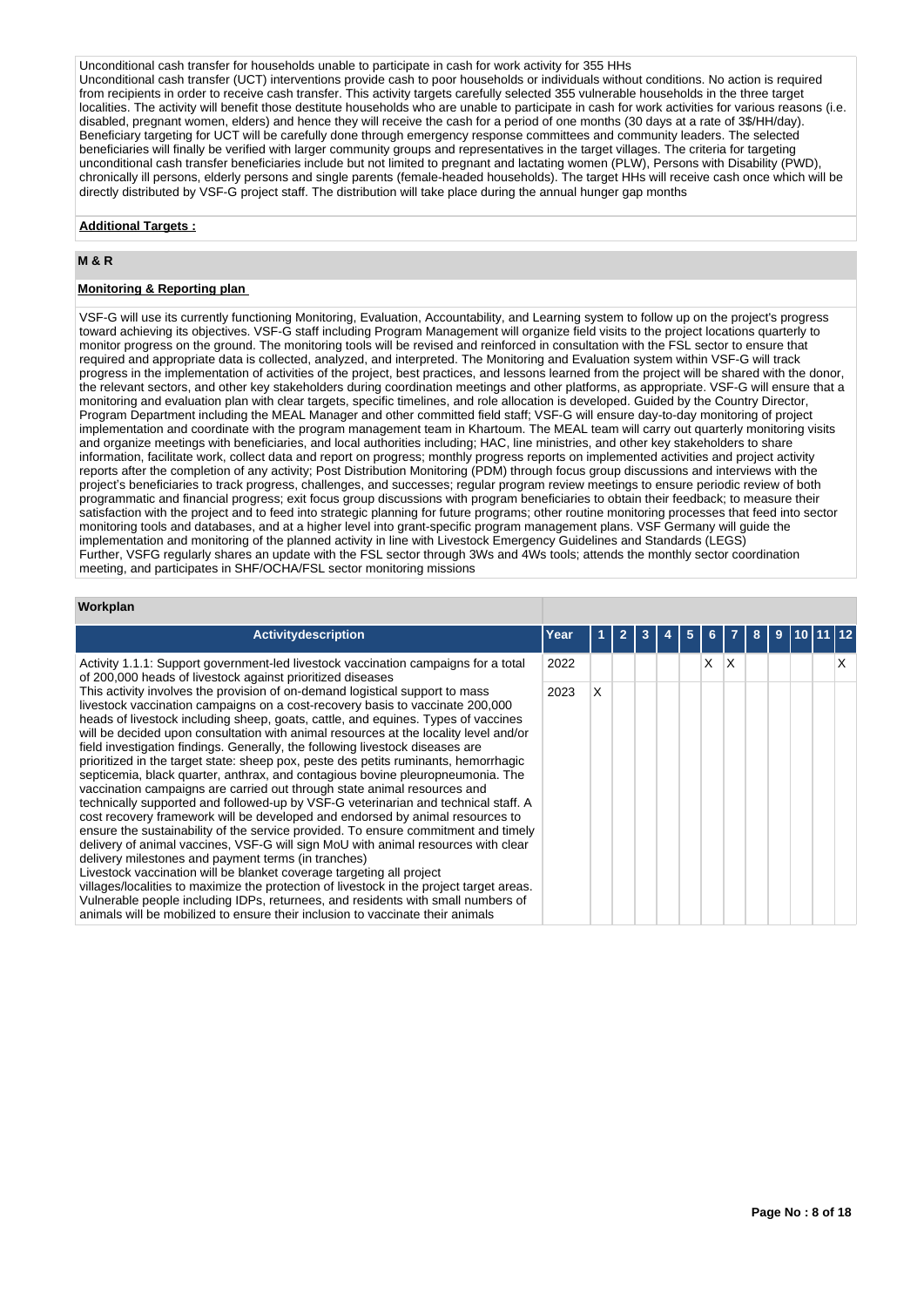| Activity 1.1.2: Support the treatment of 50,000 heads of animals belonging to 2,000<br>HHs through voucher-based veterinary drugs system and CAHWs                                                                                                                                                                                                                                                                                                                                                                                                                                                                                                                                                                                                                                                                                                                                                                                                                                                                                                                                                                                                                                                                                                                                                                                                                                                                                                                                                                                                                                                                                                                                                                                                                                                                                                                                                                                                                                                                                                                                                                                                                                                                                                                                                                                                                                                                                                                                                                                                                                                                                                                                                                                                                                                                                                                                                                                                                                                                                                                                                                                                                                                                                                                                                                                                                                                                                                                                                                                                                                                                                                                                                                                                                                                                                                                                                                                                                                                                                                                                                                        | 2022 |   |  |  |   | $X$ $X$ $X$ $X$ |  |  |
|---------------------------------------------------------------------------------------------------------------------------------------------------------------------------------------------------------------------------------------------------------------------------------------------------------------------------------------------------------------------------------------------------------------------------------------------------------------------------------------------------------------------------------------------------------------------------------------------------------------------------------------------------------------------------------------------------------------------------------------------------------------------------------------------------------------------------------------------------------------------------------------------------------------------------------------------------------------------------------------------------------------------------------------------------------------------------------------------------------------------------------------------------------------------------------------------------------------------------------------------------------------------------------------------------------------------------------------------------------------------------------------------------------------------------------------------------------------------------------------------------------------------------------------------------------------------------------------------------------------------------------------------------------------------------------------------------------------------------------------------------------------------------------------------------------------------------------------------------------------------------------------------------------------------------------------------------------------------------------------------------------------------------------------------------------------------------------------------------------------------------------------------------------------------------------------------------------------------------------------------------------------------------------------------------------------------------------------------------------------------------------------------------------------------------------------------------------------------------------------------------------------------------------------------------------------------------------------------------------------------------------------------------------------------------------------------------------------------------------------------------------------------------------------------------------------------------------------------------------------------------------------------------------------------------------------------------------------------------------------------------------------------------------------------------------------------------------------------------------------------------------------------------------------------------------------------------------------------------------------------------------------------------------------------------------------------------------------------------------------------------------------------------------------------------------------------------------------------------------------------------------------------------------------------------------------------------------------------------------------------------------------------------------------------------------------------------------------------------------------------------------------------------------------------------------------------------------------------------------------------------------------------------------------------------------------------------------------------------------------------------------------------------------------------------------------------------------------------------------------------------|------|---|--|--|---|-----------------|--|--|
| VSF-G will implement a voucher-based animal health service delivery system as a<br>strategy to create access to veterinary services for 2000 vulnerable pastoral/agro-<br>pastoral families in the project area. This modality involves livestock owners and<br>gives them a choice in the treatment of their animals, it also provides a strong<br>monitoring mechanism to follow the number/type of animals treated and the activity<br>of CAHWs. Targeted vulnerable families will be selected through an emergency<br>animal health intervention committee made up of community representatives and<br>local authorities. Beneficiary selection criteria for this activity include vulnerable<br>HHs whose main livelihood depends on livestock; HHs with the small number of<br>livestock to protect their core stock (less than 25 and more than 5); female-headed<br>HHs who fulfill the above criteria are prioritized; HHs with malnourished children,<br>elders, disabled or chronically ill person(s); IDPs and returnees who have lost most<br>of their livestock assets whose livelihood depend on livestock; and HHs previously<br>supported with restocking intervention who still need support to preserve their<br>assets. 2,000 HHs will be given vouchers worth up to 10 USD per household in<br>order to contract the services of their respective CAHWs and to pay for the<br>services obtained if any of their animals falls sick from common livestock diseases<br>and also to receive treatment with de-wormers and acaricides to strengthen the<br>health of their core stock. The livestock owner has a choice according to his/her<br>needs, this guarantees no CAHW can decide on his own, and no influential person<br>can divert the use of veterinary drugs for his/her benefit. The voucher system<br>ensures that the identified beneficiary has the purchasing power with the voucher,<br>and the CAHW needs the voucher to account for the received drugs. Veterinary<br>drugs selected through pre-intervention assessment to be included in the voucher<br>system are: oxytetracycline, tylosin, ivermectin, albendazole and diminazene<br>aceturate. VSF-G procures veterinary drugs from preselected venders at the<br>national level, then veterinary drugs will be transported and distributed to CAHWs<br>on round basis (15 days intervals) as per the performance of CAHWs in delivering<br>service to the targeted beneficiaries. The drugs will be distributed to CAHWs by a<br>team composed of VSF-G staff and public veterinary experts at the locality level.<br>CAHWs will receive the initial bulk of veterinary drugs from the animal health<br>departments in their localities and treat animals of selected beneficiaries who have<br>received vouchers and awareness creation on the voucher system. Against the<br>collected vouchers, CAHWs then receive a 25% mark-up as payment for their<br>services from the project and the second round of veterinary drugs to continue the<br>service. CAHWs activities will be monitored by VSF-G staff and the staff of animal<br>resources at the locality levels. VSF-G has been implementing the voucher<br>scheme in BHA, GFFO and SHF-funded projects in Blue Nile, South Kordofan<br>Central, and the West Darfur States, and has drawn experience from these<br>interventions to improve the delivery of animal health services in emergency<br>interventions through applying the voucher system. This modality motivates<br>CAHWs to reestablish their activity, particularly in remote areas. The service<br>charge represents seed money that CAHWs can use to procure more veterinary<br>drugs and treat for other people in their communities. The system also reinforces<br>that payment is required to receive veterinary services and hence the estimation of<br>the drug prices are similar to or slightly higher than the market prices, beneficiaries<br>would not object to pay the same after the project phases out, guaranteeing that<br>CAHWs retain their activity and make reasonable profit | 2023 | Χ |  |  |   |                 |  |  |
| Activity 1.1.3: Refresher and voucher training for 20 CAHWs and 10 government<br>animal health experts                                                                                                                                                                                                                                                                                                                                                                                                                                                                                                                                                                                                                                                                                                                                                                                                                                                                                                                                                                                                                                                                                                                                                                                                                                                                                                                                                                                                                                                                                                                                                                                                                                                                                                                                                                                                                                                                                                                                                                                                                                                                                                                                                                                                                                                                                                                                                                                                                                                                                                                                                                                                                                                                                                                                                                                                                                                                                                                                                                                                                                                                                                                                                                                                                                                                                                                                                                                                                                                                                                                                                                                                                                                                                                                                                                                                                                                                                                                                                                                                                    | 2022 |   |  |  | X |                 |  |  |
| Refresher training for 20 CAHWs and provision with consumables to participate in<br>the voucher system. The CAHWs will be selected as appropriate considering<br>geographical area, need, and motivation through consultation with the communities<br>and animal resources. Then, selected CAHWs will be provided with 5-days<br>refresher training including the veterinary voucher scheme, the refresher training<br>will be conducted in line with FAO guidelines using manuals developed by FAO,<br>the facilitators will be veterinarians from animal resources, as well as VSF-G staff.<br>Government veterinary staff will be part of the implementation and monitoring team<br>and will for this reason participate in the voucher training. The training topics<br>include: roles of CAHWs, causes of disease and disease transmission, disease<br>control and prevention, diagnosis of sick animals, types of animal diseases (i.e.<br>nutritional, common, notifiable and zoonotic), administration of drugs and drugs<br>handling (i.e. routes of administration, calculation of dose, toxicity and side effects),<br>vaccination and vaccine handling and wound treatment. The CAHWs will provided<br>with consumables to carry out the treatment activity such as automatic syringes,<br>needles, etc. The last 2 days of the training comprise the voucher training, which<br>includes theoretical and practical sessions, as well as discussion of frequently<br>asked questions/challenging situations<br>Active CAHWs of both genders who demonstrate keenness and interest to<br>participate will be selected through involvement of Animal Resources at the<br>state/locality level and the community intervention committee                                                                                                                                                                                                                                                                                                                                                                                                                                                                                                                                                                                                                                                                                                                                                                                                                                                                                                                                                                                                                                                                                                                                                                                                                                                                                                                                                                                                                                                                                                                                                                                                                                                                                                                                                                                                                                                                                                                                                                                                                                                                                                                                                                                                                                                                                                                                                                          | 2023 |   |  |  |   |                 |  |  |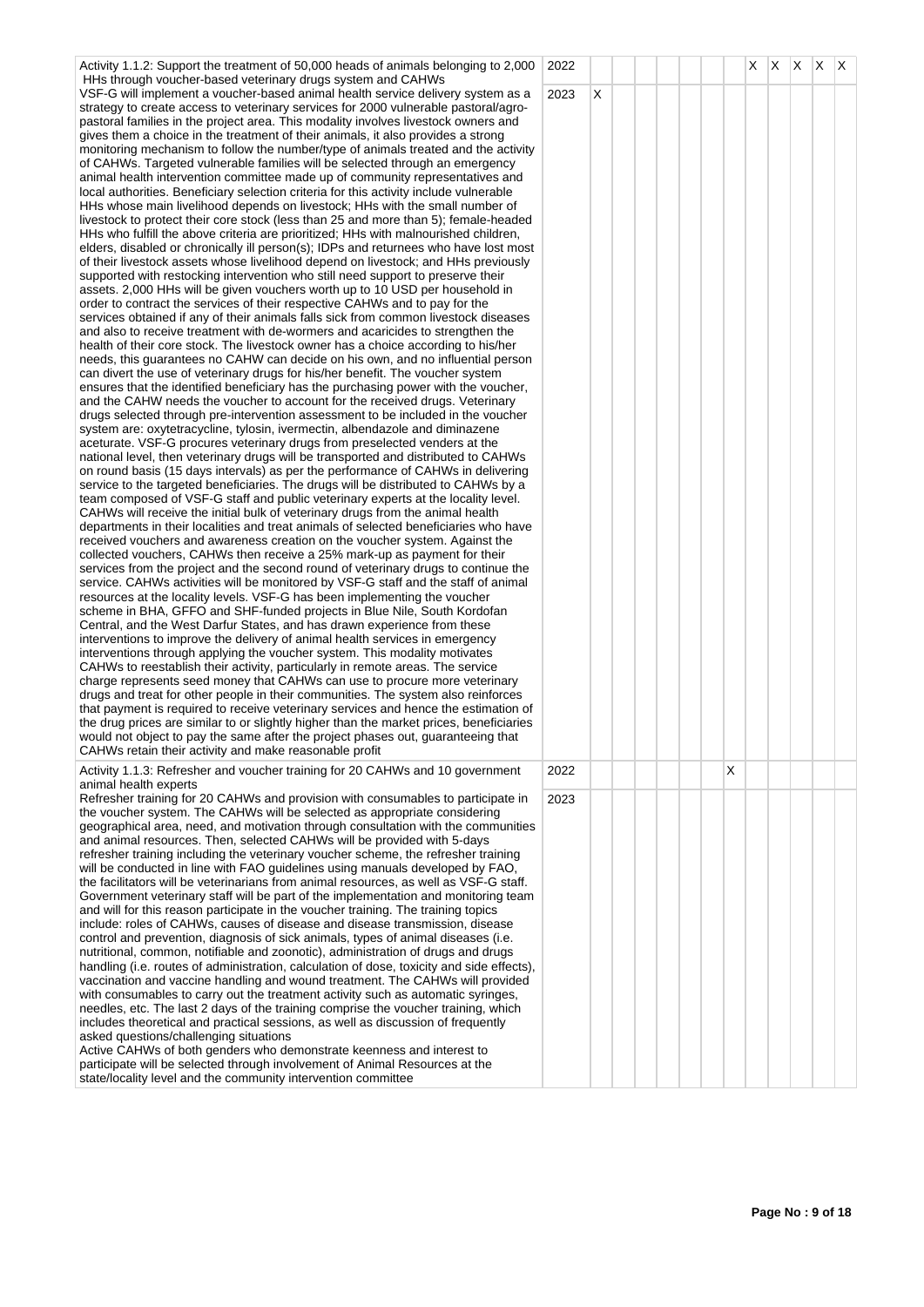| Activity 1.2.1: Distribution of assorted seeds and tools packages for 2000 HHs<br>VSF-G has established a presence in the intervention areas and is involved in pre                                                                                                                                                                                                                                                                                                                                                                                                                                                                                                                                                                                                                                                                                                                                                                                                                                                                                                                                                                                                                                                                                                                                                                                                                                                                                                                                                                                                                                                                                                                                                                                                                                                                                                                                                                                                                                                                                                                                                                                                                                                                                                                                                                                                                                                                                                                                                                                                                                                                                                                                                                                                                                                                                                                                                                                                                                                                                                                                                                                                                                                                                                                                                                                                                     | 2022         |  |  | X | $\mathsf{X}$ |              |  |  |
|-----------------------------------------------------------------------------------------------------------------------------------------------------------------------------------------------------------------------------------------------------------------------------------------------------------------------------------------------------------------------------------------------------------------------------------------------------------------------------------------------------------------------------------------------------------------------------------------------------------------------------------------------------------------------------------------------------------------------------------------------------------------------------------------------------------------------------------------------------------------------------------------------------------------------------------------------------------------------------------------------------------------------------------------------------------------------------------------------------------------------------------------------------------------------------------------------------------------------------------------------------------------------------------------------------------------------------------------------------------------------------------------------------------------------------------------------------------------------------------------------------------------------------------------------------------------------------------------------------------------------------------------------------------------------------------------------------------------------------------------------------------------------------------------------------------------------------------------------------------------------------------------------------------------------------------------------------------------------------------------------------------------------------------------------------------------------------------------------------------------------------------------------------------------------------------------------------------------------------------------------------------------------------------------------------------------------------------------------------------------------------------------------------------------------------------------------------------------------------------------------------------------------------------------------------------------------------------------------------------------------------------------------------------------------------------------------------------------------------------------------------------------------------------------------------------------------------------------------------------------------------------------------------------------------------------------------------------------------------------------------------------------------------------------------------------------------------------------------------------------------------------------------------------------------------------------------------------------------------------------------------------------------------------------------------------------------------------------------------------------------------------------|--------------|--|--|---|--------------|--------------|--|--|
| and post-harvest assessments carried out by the state agriculture departments.<br>The most recent post-harvest assessment indicates alarming level of decreased<br>production in the previous rainy season attributed primarily to fluctuation in rainfall<br>and secondly to increase of production cost and pests. With regard to access to<br>arable land for IDPs, they have always been able to cultivate through co-<br>partnership with the host community, and vegetable gardening is also practiced in<br>small areas around the house or in wadis. Other than seeds, the target people<br>have critical needs for extension and technology transfer services, hence VSF-G<br>proposes extension training to be provided to selected farmers to act as extension<br>agents. The target areas and people will be selected according to their<br>dependence and experience in farming in addition to vulnerability, taking into<br>consideration accessibility to land with emphasis on women participation. Seeds<br>distribution will provide enough quantities of good quality seeds to vulnerable<br>farming HHs, enabling them to achieve self-sufficiency while practicing their<br>livelihood. VSF-G selects assorted seeds packages through consultation with<br>Agriculture Department at the state and locality level and validates that the seeds<br>options agree with the target people capacity and preference. Under this activity,<br>2,000 vulnerable farming HHs will receive packages of assorted seeds including<br>the following varieties and quantities (per HH) depending on the context: 100 gm<br>okra, 20 gm tomatoes, 50 gm watermelon, 5 Kg sorghum or millet, 4 Kg cowpea or<br>chickpea. The procurement of assorted seeds will take place in Khartoum through<br>a tender process from certified seeds suppliers. Certification of suppliers<br>guarantees that seeds have germination and purity rates above 90%, seeds validity<br>for one year, freedom from insects, pests, and alien diseases, and good quality of<br>packing. Further, VSF-G, supported Agriculture Department, tests the seeds for<br>germination and purity once they arrive at the field level. Local procurement can be<br>applied whenever possible to contribute to strengthening local production and<br>market, given that quality seeds, particularly improved drought-resistant and early-<br>maturing varieties are available, taking into account required measures and tests.<br>In addition to seeds, farming hand tools will be procured locally and distributed to<br>beneficiaries (each HH will receive one hoe). Beneficiaries will be selected through<br>communities' mobilization, coordination with Village Agricultural Committees<br>(VACs), Agriculture Department, HAC, and community leaders to identify<br>beneficiaries based on jointly developed selection criteria, then beneficiaries will be<br>verified/profiled to ensure that they match the selection criteria. The methodology<br>will be to directly distribute to the beneficiaries in coordination with VACs,<br>community leaders, HAC, and Agriculture Department. The beneficiaries will be<br>monitored on monthly bases after the distribution and throughout the cultivation<br>season<br>Activity 1.2.2: Conduct extension training for 200 farmers on good agricultural | 2023<br>2022 |  |  |   | X.           | $\mathsf{X}$ |  |  |
| practices                                                                                                                                                                                                                                                                                                                                                                                                                                                                                                                                                                                                                                                                                                                                                                                                                                                                                                                                                                                                                                                                                                                                                                                                                                                                                                                                                                                                                                                                                                                                                                                                                                                                                                                                                                                                                                                                                                                                                                                                                                                                                                                                                                                                                                                                                                                                                                                                                                                                                                                                                                                                                                                                                                                                                                                                                                                                                                                                                                                                                                                                                                                                                                                                                                                                                                                                                                               |              |  |  |   |              |              |  |  |
| Extension training on GAP will be provided to 10% of the seeds and tools<br>beneficiaries (200 individuals 50% women) to act as village extension agents. VSF-<br>G applies the government guidelines for the ToT extension training which will be a<br>5-day theoretical and practical training, facilitated through technology transfer and<br>extension department. The training topics will include site selection and land<br>preparation; selection of good quality seeds, tillage and sowing practices; weeding<br>and pest control; appropriate timing for cultivation and harvest; how to harvest and                                                                                                                                                                                                                                                                                                                                                                                                                                                                                                                                                                                                                                                                                                                                                                                                                                                                                                                                                                                                                                                                                                                                                                                                                                                                                                                                                                                                                                                                                                                                                                                                                                                                                                                                                                                                                                                                                                                                                                                                                                                                                                                                                                                                                                                                                                                                                                                                                                                                                                                                                                                                                                                                                                                                                                          | 2023         |  |  |   |              |              |  |  |

conservation and peaceful co-existence The participants for this training will be selected in coordination with the line ministry and Village Agricultural Committees, mainly to be motivated and keen opinion leaders/influencers among their communities to lead community-based the

post-harvest handling. The training will also shed light on soil and water

dissemination of extension knowledge and skills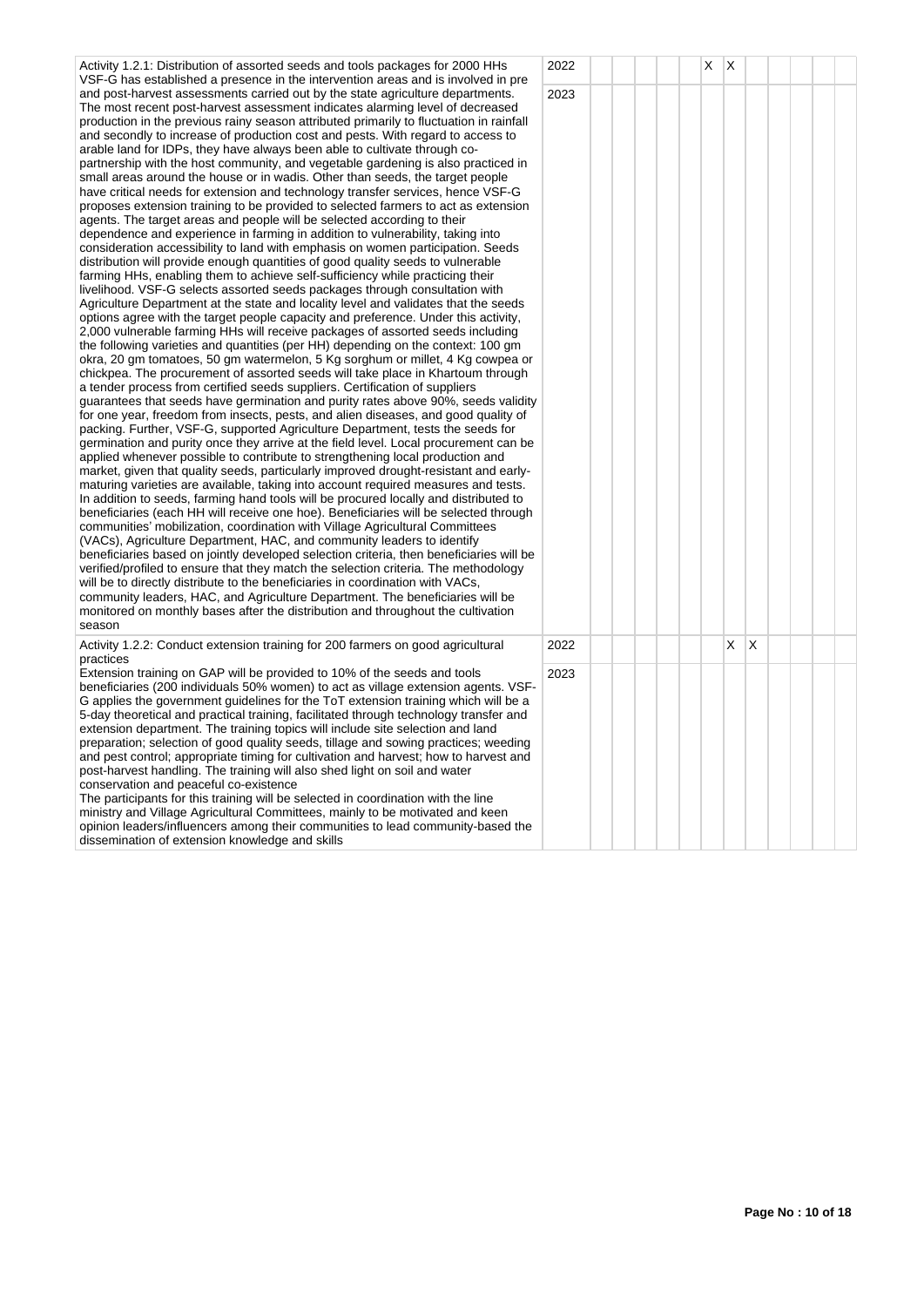| Activity 1.3.1: Goats restocking to 200 HHs together with supplementary<br>concentrated dairy goat feed for 60 days                                                                                                                                                                                                                                                                                                                                                                                                                                                                                                                                                                                                                                                                                                                                                                                                                                                                                                                                                                                                                                                                                                                                                                                                                                                                                                                                                                                                                                                                                                                                                                                                                                                                                                                                                                                                                                                                                                                                                                                                                                                                                                                                                                                                                                                                                                                                                                                                                                                                                                                                                                                                                                                                                                                                                                                                                                                                                                                                                                                                                                                                                                                                                                                                                                                                                                                                                                                                                                            | 2022 |  | Χ | X |  |    |   |  |
|----------------------------------------------------------------------------------------------------------------------------------------------------------------------------------------------------------------------------------------------------------------------------------------------------------------------------------------------------------------------------------------------------------------------------------------------------------------------------------------------------------------------------------------------------------------------------------------------------------------------------------------------------------------------------------------------------------------------------------------------------------------------------------------------------------------------------------------------------------------------------------------------------------------------------------------------------------------------------------------------------------------------------------------------------------------------------------------------------------------------------------------------------------------------------------------------------------------------------------------------------------------------------------------------------------------------------------------------------------------------------------------------------------------------------------------------------------------------------------------------------------------------------------------------------------------------------------------------------------------------------------------------------------------------------------------------------------------------------------------------------------------------------------------------------------------------------------------------------------------------------------------------------------------------------------------------------------------------------------------------------------------------------------------------------------------------------------------------------------------------------------------------------------------------------------------------------------------------------------------------------------------------------------------------------------------------------------------------------------------------------------------------------------------------------------------------------------------------------------------------------------------------------------------------------------------------------------------------------------------------------------------------------------------------------------------------------------------------------------------------------------------------------------------------------------------------------------------------------------------------------------------------------------------------------------------------------------------------------------------------------------------------------------------------------------------------------------------------------------------------------------------------------------------------------------------------------------------------------------------------------------------------------------------------------------------------------------------------------------------------------------------------------------------------------------------------------------------------------------------------------------------------------------------------------------------|------|--|---|---|--|----|---|--|
| This intervention targets pastoral and agro-pastoral HHs who have completely or<br>partially lost their productive assets including their land and livestock, particularly<br>among IDPs and returnees. The economic deterioration coupled with limited<br>access to livelihood opportunities has impacted affected people's access to food;<br>forcing them to reduce quantity and diversification, with many resorting to negative<br>coping mechanisms. Restocking program with small stocks of goats will be<br>undertaken to support target beneficiaries rebuild their assets and contribute to<br>their food and nutrition security. In this project 200 beneficiary HHs will receive a<br>total of 1000 dairy goats which will be procured from the local market through<br>contracting local suppliers/income generating women groups, or organizing<br>livestock fairs and vouchers, depending on the context. Through coordination with<br>animal health and animal production departments, the supplied goats will be<br>subjected to checkup and vetting to exclude sick/unfit animals according to VSF-G<br>criteria. Additionally, compliance with required vaccination standards will be<br>guaranteed through provision with vaccines. The suppliers will be required to<br>commit to transport purchased animals in a safe and humane manner to ensure<br>that they arrive at distribution points in good physical condition without bodily<br>injury. Beneficiaries will be selected to have at least some experience in keeping<br>animals and ability to undertake the activity in the meantime (i.e. space/shelter,<br>ability to provide water, feed at least roughages, and to handle the provided<br>animals), they will be provided with extension training to ensure that they have<br>basic knowledge with regard to goats husbandry, basic health care, nutrition and<br>reproduction. Beneficiaries will be targeted with particular emphasis on female-<br>headed household, household with malnourished children and households who<br>have lost their livestock. The target HHs will be selected through community<br>involvement along with HAC, Ministry of Health to assist in tracking malnourished<br>children together with partners from the Nutrition sector. Each household will be<br>provided with total 5 goats, in each 15-20 distributed goats, there will be one male.<br>Additionally, goats restocking beneficiaries will be provided with concentrated<br>animal feed to feed 5 pregnant or lactating goats of their core stock for two-month<br>period. Aiming at protecting vulnerable animals and increasing milk production<br>which would reflect positively on the nutritional status of the target HHs, especially<br>children. Goats will be procured from the local market to ensure their adaptability,<br>to avoid pressure on the available local resources through introduction of additional<br>animals and to stimulate the local markets. Goats supplementary feed will be<br>supplied through certified feed manufacturers at Khartoum level; VSF-G checks the<br>quality of feed through performing tests as appropriate (i.e. ingredient analysis and<br>for toxins)<br>An intervention committee composed of representatives from the communities<br>(including community leaders), Animal Resource experts, and VSF Germany will<br>be formed to facilitate the activity implementation and follow-up, particularly to<br>implement restocking through organization of livestock fairs | 2023 |  |   |   |  |    |   |  |
| Activity 1.3.2: Support women/girls IGA groups (2) with training and start-up kits<br>based on a rapid market survey of the target villages/communities as well as their                                                                                                                                                                                                                                                                                                                                                                                                                                                                                                                                                                                                                                                                                                                                                                                                                                                                                                                                                                                                                                                                                                                                                                                                                                                                                                                                                                                                                                                                                                                                                                                                                                                                                                                                                                                                                                                                                                                                                                                                                                                                                                                                                                                                                                                                                                                                                                                                                                                                                                                                                                                                                                                                                                                                                                                                                                                                                                                                                                                                                                                                                                                                                                                                                                                                                                                                                                                       | 2022 |  |   |   |  | X. | Х |  |
| capacities and interests<br>Potential IGA activities are milk processing and cheese making; traditional perfume                                                                                                                                                                                                                                                                                                                                                                                                                                                                                                                                                                                                                                                                                                                                                                                                                                                                                                                                                                                                                                                                                                                                                                                                                                                                                                                                                                                                                                                                                                                                                                                                                                                                                                                                                                                                                                                                                                                                                                                                                                                                                                                                                                                                                                                                                                                                                                                                                                                                                                                                                                                                                                                                                                                                                                                                                                                                                                                                                                                                                                                                                                                                                                                                                                                                                                                                                                                                                                                | 2023 |  |   |   |  |    |   |  |
| making; soap making; and agro food processing and marketing<br>Two groups each composed of 25 women/girls will be formed through the<br>involvement of community leaders and the Ministry of Social Welfare (i.e.<br>emphasis will be on women who head their households, PWD, pregnant and<br>lactating women, women who have malnourished children). Each group will be<br>supported with training package including technical theory and practical sessions,<br>bookkeeping, marketing and small business management skills. The groups will<br>also be provided with appropriate start-up equipment and materials to initiate their<br>activity. The selected IGAs will be validated through market analysis and<br>accordent of the aroune' interests and canabilities                                                                                                                                                                                                                                                                                                                                                                                                                                                                                                                                                                                                                                                                                                                                                                                                                                                                                                                                                                                                                                                                                                                                                                                                                                                                                                                                                                                                                                                                                                                                                                                                                                                                                                                                                                                                                                                                                                                                                                                                                                                                                                                                                                                                                                                                                                                                                                                                                                                                                                                                                                                                                                                                                                                                                                                    |      |  |   |   |  |    |   |  |

assessment of the groups' interests and capabilities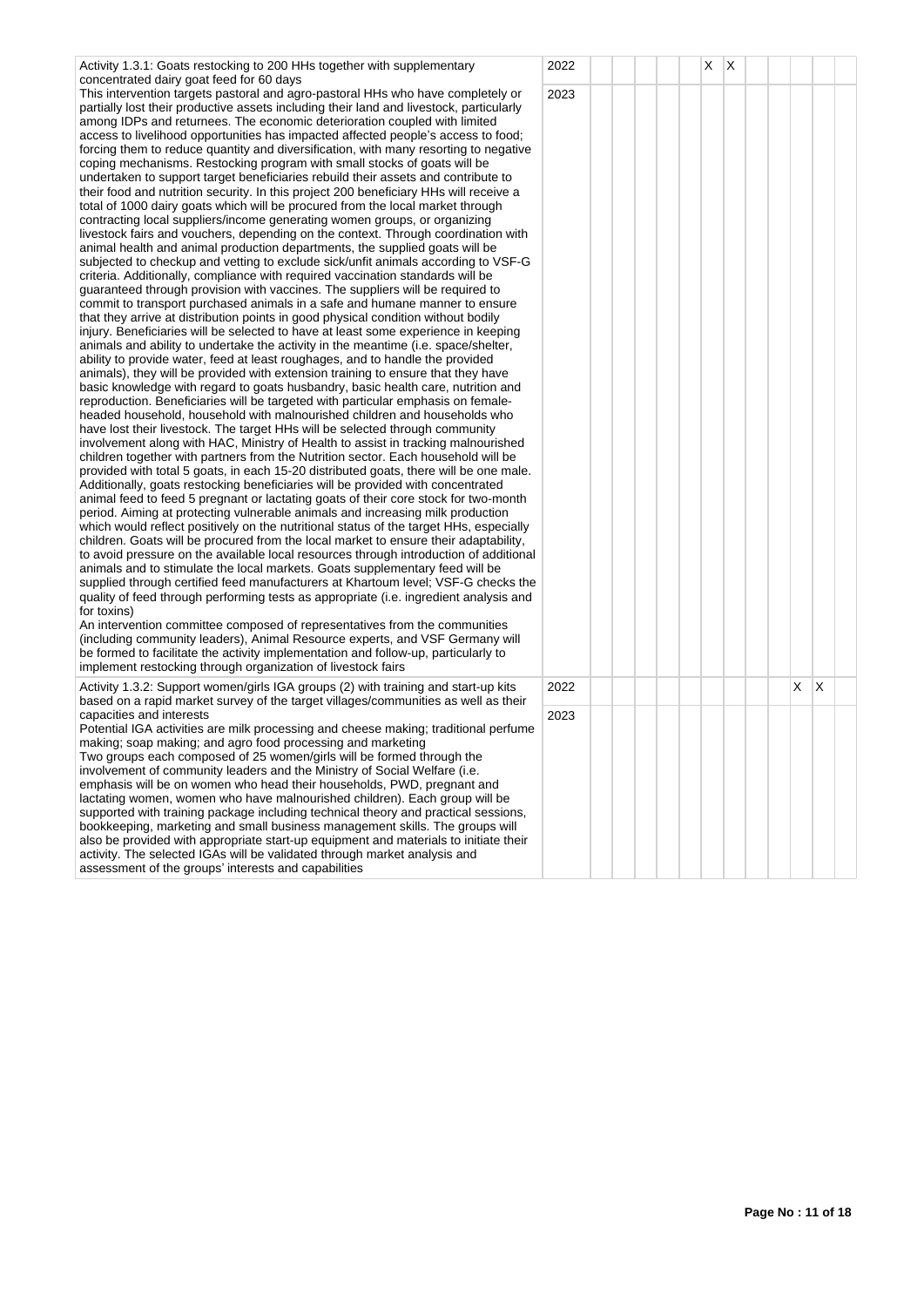| Activity 1.4.1: Rangeland rehabilitation of 300 ha of degraded pastures through a<br>total of 300 cash for work participants                                                                                                                                                                                                                                                                                                                                                                                                                                                                                                                                                                                                                                                                                                                                                                                                                                                                                                                                                                                                                                                                                                                                                                                                                                                                                                                                                                                                                                                                                                                                                                                                   | 2022 |  | X |  |  |
|--------------------------------------------------------------------------------------------------------------------------------------------------------------------------------------------------------------------------------------------------------------------------------------------------------------------------------------------------------------------------------------------------------------------------------------------------------------------------------------------------------------------------------------------------------------------------------------------------------------------------------------------------------------------------------------------------------------------------------------------------------------------------------------------------------------------------------------------------------------------------------------------------------------------------------------------------------------------------------------------------------------------------------------------------------------------------------------------------------------------------------------------------------------------------------------------------------------------------------------------------------------------------------------------------------------------------------------------------------------------------------------------------------------------------------------------------------------------------------------------------------------------------------------------------------------------------------------------------------------------------------------------------------------------------------------------------------------------------------|------|--|---|--|--|
| This activity involves paying individuals cash in exchange for non-skilled labor on<br>communal resources of pastoral and agro-pastoral communities (rangelands). The<br>activity has both short and long-term objectives. In addition to improving access to<br>cash for the participating households through payment of wages (short-term<br>objective); cash for work intervention contributes to long-term benefit to target<br>communities through improving key productive assets (rangelands). Cash for work<br>activity targets a total of 300 HHs from the three target localities, specific work<br>locations, and volume will be agreed upon pre-implementation assessment with the<br>consent of target communities and involvement of Directorate of Pasture and<br>Rangeland. Directorate of Pasture and Rangeland will also provide technical<br>backstopping in the procurement of grass seeds (300 Kg); and follow-up rangeland<br>rehabilitation planned to take place in June. Rangeland rehabilitation through<br>pasture seeds broadcasting is commonly practiced in Darfur. In this activity, cash<br>for work participants will work for 30 days (paid) and 5 days as community<br>contribution (free of payment). The daily cash payment rate is planned to be \$3 per<br>person per day which is estimated based on the Minimum Expenditure Basket.<br>Cash for work activity participants will receive their payment every 15 days in cash<br>through VSF-G project staff<br>The selection of the participants will be carried out through community emergency<br>committees to include capable IDPs, returnees and vulnerable residents to<br>encourage social integration and peaceful coexistence | 2023 |  |   |  |  |
| Activity 1.4.2: Unconditional cash transfer for households unable to participate in<br>cash for work activity for 355 HHs                                                                                                                                                                                                                                                                                                                                                                                                                                                                                                                                                                                                                                                                                                                                                                                                                                                                                                                                                                                                                                                                                                                                                                                                                                                                                                                                                                                                                                                                                                                                                                                                      | 2022 |  | X |  |  |
| Unconditional cash transfer (UCT) interventions provide cash to poor households<br>or individuals without conditions. No action is required from recipients in order to<br>receive cash transfer. This activity targets carefully selected 355 vulnerable<br>households in the three target localities. The activity will benefit those destitute<br>households who are unable to participate in cash for work activities for various<br>reasons (i.e. disabled, pregnant women, elders) and hence they will receive the<br>cash for a period of one months (30 days at a rate of 3\$/HH/day). Beneficiary<br>targeting for UCT will be carefully done through emergency response committees<br>and community leaders. The selected beneficiaries will finally be verified with<br>larger community groups and representatives in the target villages. The criteria for<br>targeting unconditional cash transfer beneficiaries include but not limited to<br>pregnant and lactating women (PLW), Persons with Disability (PWD), chronically ill<br>persons, elderly persons and single parents (female-headed households). The<br>target HHs will receive cash once which will be directly distributed by VSF-G<br>project staff. The distribution will take place during the annual hunger gap months                                                                                                                                                                                                                                                                                                                                                                                                                         | 2023 |  |   |  |  |

## **OTHER INFO**

## **Accountability to Affected Populations**

Vétérinaires sans Frontières Germany (VSFG) adopts Core Humanitarian Standard (CHS), Humanitarian Accountability Partnership (HAP) guidelines, and Inter-Agency Standing Committee (IASC) Task Force on Accountability to Affected Populations (AAP)

Transparency and dialogue will be maintained between the project partners and the affected people. We will provide the target communities with accessible and timely information about our organization, its accountability commitments, code of conduct, complaints procedure, and relevant contact details; the project, including goals, expected results, timeframe, a summary of finances, and evaluation & progress reports; their rights and responsibilities; staff roles and responsibilities towards them; processes that affect them to ensure that they can make informed decisions; criteria for selecting target groups; and feedback from participatory processes. We will ensure information is presented in languages, formats, and media that are appropriate for, accessible to, and can be understood by the people we aim to assist and other stakeholders

Participation will be ensured through the application of identification of the people we aim to assist and their representatives, referring to gender, age, diversity, and special needs; communities will be informed about assessments in advance and community representatives are invited to participate in them; understanding and taking into account contextual factors that may enhance or inhibit participation; due consideration to "Do No Harm" concepts of dividers, tensions, connectors and local capacities for peace; enabling women, men, boys and girls that we aim to assist, including representation across diverse needs groups, and other stakeholders, to participate in and influence initial assessment, project design, deliverables, criteria for selecting target groups and the selection process, project implementation, and monitoring and evaluation

Our feedback, complaint, and response mechanism will be streamlined to communicate, receive, process, respond to and learn from complaints about breaches and dissatisfaction – our FCRM includes a hotline, FGDs, & complaint and suggestion boxes Our AAP/PSEA Framework & PSEA policy uploaded to the "Documents" tab

| <b>Implementation Plan</b> |
|----------------------------|
|----------------------------|

**Coordination with other Organizations in project area**

| Name of the organization                 | Areas/activities of collaboration and rationale |
|------------------------------------------|-------------------------------------------------|
| <b>Environment Marker Of The Project</b> |                                                 |
|                                          |                                                 |
| <b>Gender Marker Of The Project</b>      |                                                 |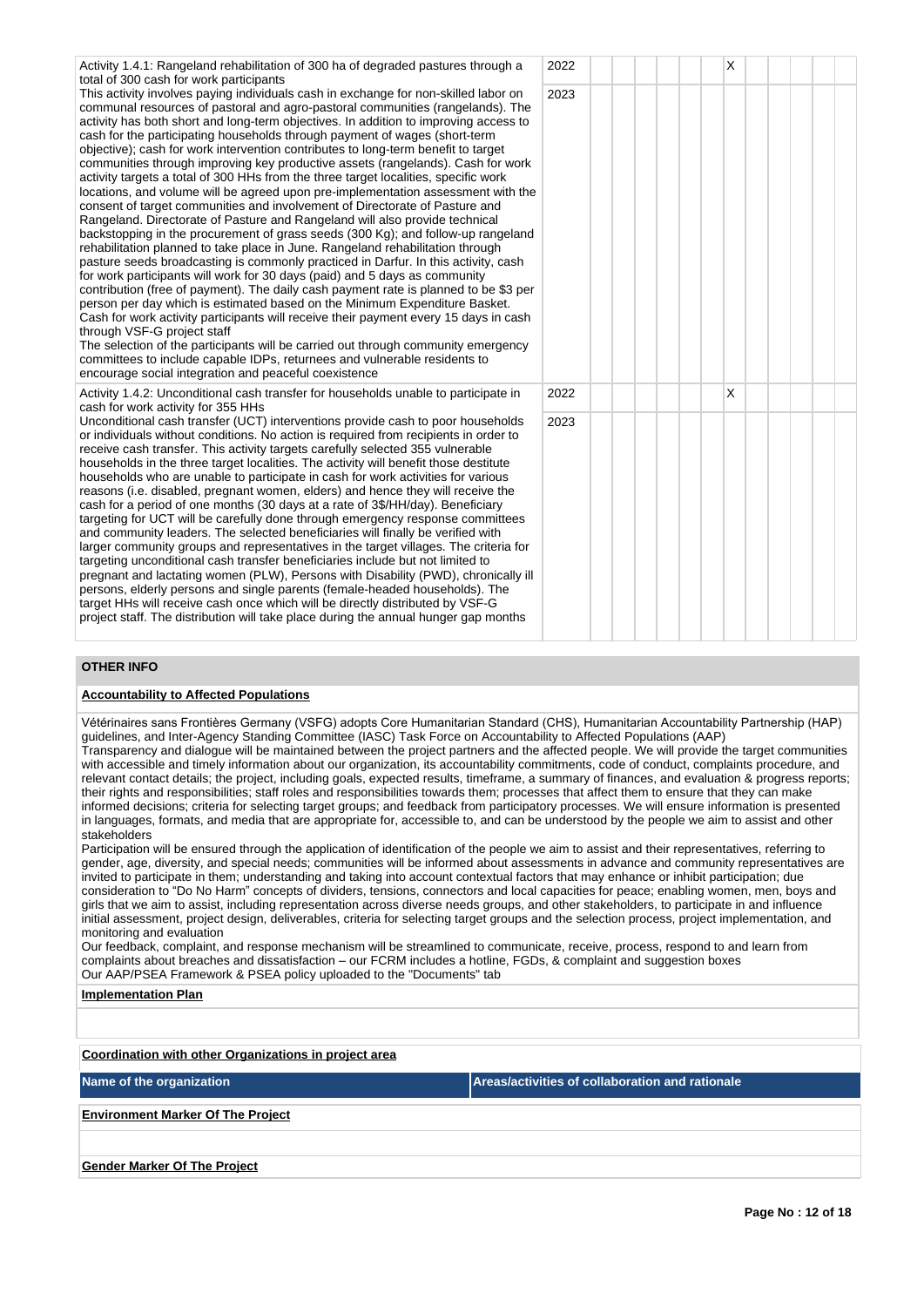## **Justify Chosen Gender Marker Code**

## **Protection Mainstreaming**

VSF-G adopts a "do no harm" approach in its interventions, hence incorporating protection principles into its programming through promoting inclusive and meaningful access to services provided, considers the safety and dignity of the project beneficiaries and target communities in designing implementation modalities. VSF-G will ensure participation, consultation, and inclusion of all community ethnic, age and gender groups to guarantee that unintended negative effects that might increase the vulnerability of targeted people are prevented and duly mitigated. Risks will be assessed at the beginning of this action, and then regularly to ensure access and participation of especially marginalized and or at-risk groups (i.e. elderly, disabled) is guaranteed. In this project VSF-G implants activities in "tribal conflicts" prone areas; hence the project emphasizes the inclusiveness of services provided and community groups reached (farming and pastoral communities) to address one of the dividers or conflict triggers which is the perceived exclusion of pastoral communities from assistance. Empowering the communities through involving them in decision-making, promotion of participation, and capacity building of the communities concerning their rights and responsibilities. This will be ensured by establishing dialogue and orientation in community consultation meetings & community-based participatory planning

GBV is a cross-cutting issue and therefore will be well integrated into this response. In this project VSF-G aims to empower women and girls through awareness creation on GBV; the introduction of IGAs, to increase their food and livelihood security. Coordination with the GBV sector and active community protection networks will be carried out to ensure the safety of women and girls who will participate in the project activities. Safety audits, determining safe time and location for the distribution activities will be in consultation with community emergency committees which will be ensured to have sufficient women representation (at least 40%). GBV key messages will be part of all orientation and awareness creation sessions provided to the target people

#### **Country Specific Information**

## **Safety and Security**

#### **Access**

VSF-G has two offices in the area of Zalinge and Geneina, and has been implementing development and humanitarian projects in the region funded by UNDP; SHF, BHA, and WFP, with ample access to the target localities by road (tarmac and alternative roads). VSF-G is also subscribed to UNHAS to further facilitate accessibility (especially to Rokero). In terms of security; recently the situation has been stable, and there are no reported incidents that have affected accessibility. The rainy season and or pastoral movements could affect access to some target areas, however, suspected to a limited extent

## **BUDGET**

| Code | <b>Budget Line Description</b>                                                                                                                                                                                                                                                                                                                                                                                                                                                                                                                                                   |   | $D / S$ Quantity | Unit<br>cost  | <b>Duration</b><br>Recurran charged<br>ce | $\frac{9}{6}$<br>to CHF | <b>Total Cost</b> |  |  |  |  |  |
|------|----------------------------------------------------------------------------------------------------------------------------------------------------------------------------------------------------------------------------------------------------------------------------------------------------------------------------------------------------------------------------------------------------------------------------------------------------------------------------------------------------------------------------------------------------------------------------------|---|------------------|---------------|-------------------------------------------|-------------------------|-------------------|--|--|--|--|--|
|      | 1. Staff and Other Personnel Costs                                                                                                                                                                                                                                                                                                                                                                                                                                                                                                                                               |   |                  |               |                                           |                         |                   |  |  |  |  |  |
| 1.1  | Country Director - International                                                                                                                                                                                                                                                                                                                                                                                                                                                                                                                                                 | S | 1                | 7,500<br>.00  | 8                                         | 10.00                   | 6,000.00          |  |  |  |  |  |
|      | "The Country Director is an international position. The CD is in charge of providing leadership, representation, and technical<br>backstopping to the country team. He is the custodian of VSF Germany's procedures and policies in Sudan as well as the donor<br>guidelines. As the representative in Sudan, he is charged with the responsibility to liaise with the authorities and ensure<br>compliance with local regulations. 10% of the salary and benefits are charged to this project for 8months. "                                                                    |   |                  |               |                                           |                         |                   |  |  |  |  |  |
| 1.2  | Country Program Manager - Local                                                                                                                                                                                                                                                                                                                                                                                                                                                                                                                                                  | S | 1                | 3.000<br>.00  | 8                                         | 10.00                   | 2,400.00          |  |  |  |  |  |
|      | "The Country Program Manager is a national position. CPM is a technical person who will be based between country offices and<br>field devoting 10% of his/her time for the implementation of this project. He/she will be responsible for overseeing the overall<br>project implementation, prepares a monthly, interim and final report, liaise with the government, donors, presenting project<br>progress, and attending meetings, etc. 10% of the salary and benefits are charged to this project for 8 months. "                                                            |   |                  |               |                                           |                         |                   |  |  |  |  |  |
| 1.3  | <b>MEAL Manager - National</b>                                                                                                                                                                                                                                                                                                                                                                                                                                                                                                                                                   | S | 1                | 2,500<br>.00. | 8                                         | 20.00                   | 4,000.00          |  |  |  |  |  |
|      | "The MEAL manager is a national position responsible for monitoring, evaluation, and assessment in various locations to ensure<br>the implementation of the project activities goes in line with targets and deadlines. She/he is also in charge of documenting and<br>communicating project activities and achievements. Conduct regular visits to the project sites to collect data for internal and<br>external use. She/he collaborates with national partners to provide technical assistance. 20% of the salary and benefits are<br>charged to this project for 8 months." |   |                  |               |                                           |                         |                   |  |  |  |  |  |
| 1.4  | Program Officer - National                                                                                                                                                                                                                                                                                                                                                                                                                                                                                                                                                       | S | $\mathbf{1}$     | 1,500<br>.00. | 8                                         | 20.00                   | 2.400.00          |  |  |  |  |  |
|      | "The program officer is a national position responsible for program support at the country and field offices to ensure the<br>implementation of the project activities goes in line with targets as planned. She/he is also in charge of documenting and<br>communicating project activities and achievements. She/he collaborates with national partners to provide technical assistance<br>and regular backstopping. 20% of the salary and benefits are charged to this project for 8 months.                                                                                  |   |                  |               |                                           |                         |                   |  |  |  |  |  |
| 1.5  | Finance Manager - National                                                                                                                                                                                                                                                                                                                                                                                                                                                                                                                                                       | S | 1                | 3,100<br>00   | 8                                         | 12.00                   | 2,976.00          |  |  |  |  |  |
|      | "The Finance Manager is a national position. The finance manager will provide support to the project in Khartoum and the field in<br>terms of managing the financial resources wisely, ensuring documentation of financial records of the project, reporting of the<br>budget flue, and ensuring compliance with donor regulations at the Khartoum and field level. 12% of the salary and benefits are<br>charged to this project for 8 months."                                                                                                                                 |   |                  |               |                                           |                         |                   |  |  |  |  |  |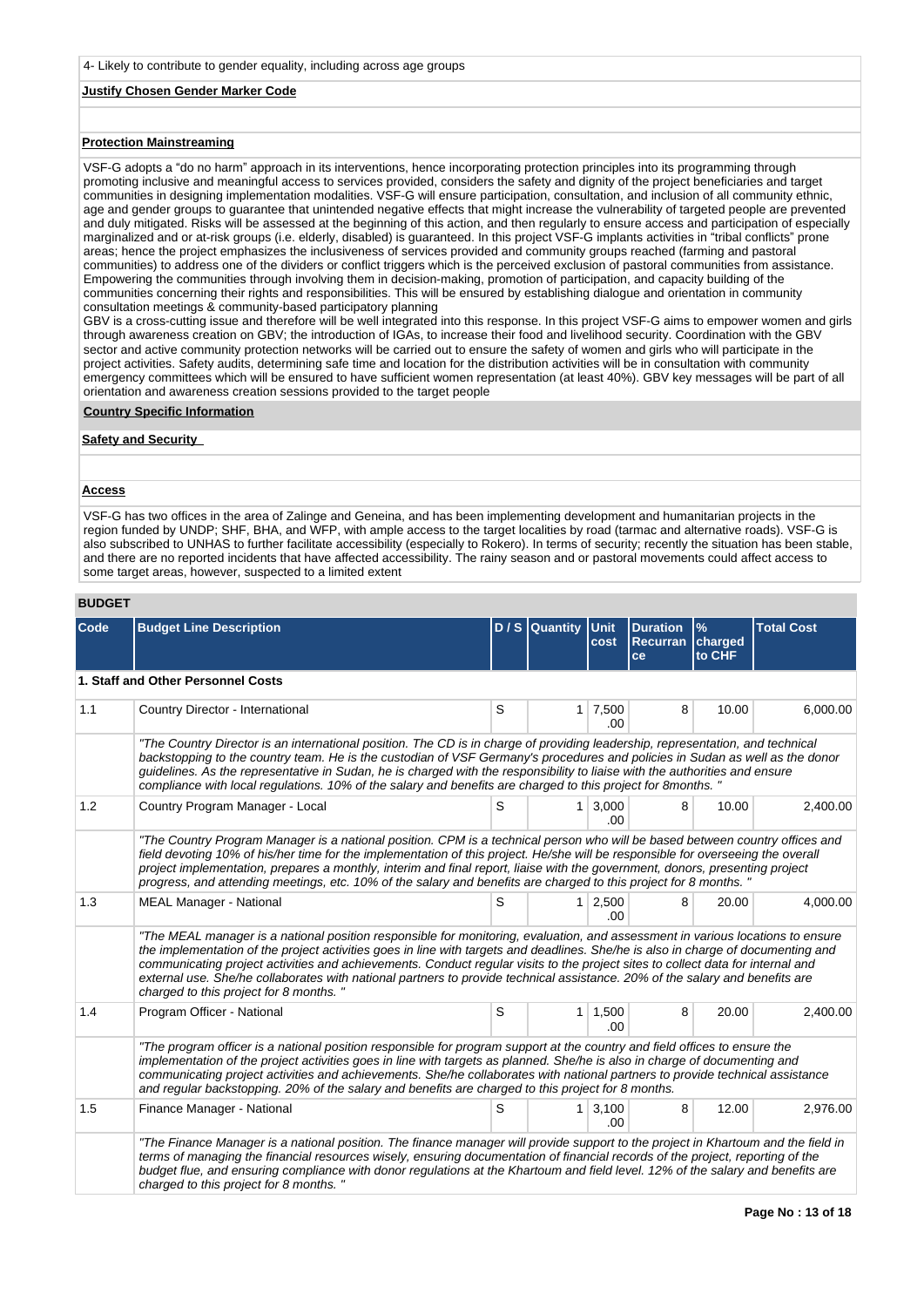| 1.6  | Procurement and Logistic Manager - National                                                                                                                                                                                                                                                                                                                                                                                                                                                                                                                                                                                          | S           |                | $1 \mid 2,800$<br>.00 | 8 | 15.00  | 3,360.00  |  |  |  |  |  |
|------|--------------------------------------------------------------------------------------------------------------------------------------------------------------------------------------------------------------------------------------------------------------------------------------------------------------------------------------------------------------------------------------------------------------------------------------------------------------------------------------------------------------------------------------------------------------------------------------------------------------------------------------|-------------|----------------|-----------------------|---|--------|-----------|--|--|--|--|--|
|      | "The Procurement and Logistic Manager is a national position. The procurement and logistic manager will provide support to the<br>Project in Khartoum and field levels in terms of procurement of the project inputs, fleet, security, and other supports during the<br>implementation phases of the project. The procurement Logistics Manager will be based in Khartoum with frequent field visits to<br>ensure the perfect delivery of the project inputs to the local partner, conduct inventory at the field level, and report. 15% of the<br>salary and benefits are charged to this project for 8 months. "                   |             |                |                       |   |        |           |  |  |  |  |  |
| 1.7  | Operations Manager (HR & Admin) - National                                                                                                                                                                                                                                                                                                                                                                                                                                                                                                                                                                                           | S           |                | $1 \mid 3,100$<br>.00 | 8 | 12.00  | 2,976.00  |  |  |  |  |  |
|      | "Operations Manager (HR & Admin) is a national position. The operation manager is responsible for security, contingency plan<br>development, regular training on code of conduct for field staff and partners, and human resource issues. The operation manager<br>will also follow and lead the legal process with the government such as technical agreement signing, travel permits, work<br>contracts, employment procedures. 12% of the salary and benefits are charged to this project for 8 months.                                                                                                                           |             |                |                       |   |        |           |  |  |  |  |  |
| 1.8  | HR and Admin Officer - National                                                                                                                                                                                                                                                                                                                                                                                                                                                                                                                                                                                                      | S           |                | $1 \mid 1,300$<br>.00 | 8 | 20.00  | 2,080.00  |  |  |  |  |  |
|      | "HR and Admin Officer is a national position. The position will provide the necessary support to VSF Germany in the country and<br>field offices recruitment requisition, Operate HR database, Liaise with HAC and government counterparts to follow up the status<br>of vehicles and staff movement permits. 20% of the salary and benefits are charged to this project for 8 months. "                                                                                                                                                                                                                                             |             |                |                       |   |        |           |  |  |  |  |  |
| 1.9  | Procurement and Logistic officer - National                                                                                                                                                                                                                                                                                                                                                                                                                                                                                                                                                                                          | S           |                | $1 \mid 1,600$<br>.00 | 8 | 20.00  | 2,560.00  |  |  |  |  |  |
|      | "Procurement and Logistic officer is a national position. The position will ensure all project inputs procurement are done in a<br>timely and cost-effective manner. Provide ongoing training, advice to field logistics and program staff in procurement policy,<br>systems, and procedures, Responsible for contracting vehicles for the transportation of materials to the field offices, Prepare a list<br>of transported materials to the different field offices. 20% of the salary and benefits are charged to this project for 8 months. "                                                                                   |             |                |                       |   |        |           |  |  |  |  |  |
| 1.10 | Logistician-National                                                                                                                                                                                                                                                                                                                                                                                                                                                                                                                                                                                                                 | S           |                | $1 \mid 1,300$<br>.00 | 8 | 20.00  | 2,080.00  |  |  |  |  |  |
|      | "Country logistician is a national position. The position will be responsible for the planning, oversight, management, and<br>coordination of logistics functions to ensure the smooth accomplishment of project objectives. Contracting vehicles for field<br>project activity implementations, transportation of project inputs and materials to the field offices, Prepare a list of transported<br>materials dispatched to the different field offices. 20% of the salary and benefits will be charged to this project for 8 months.                                                                                             |             |                |                       |   |        |           |  |  |  |  |  |
| 1.11 | Emergency Project Manager - National                                                                                                                                                                                                                                                                                                                                                                                                                                                                                                                                                                                                 | D           | 1 <sup>1</sup> | 2,000<br>.00          | 8 | 100.00 | 16,000.00 |  |  |  |  |  |
|      | "Emergency Project Manager is a national position. The PM is in charge of providing leadership to the project team and directly in<br>charge of the implementation of the project. This is achieved by ensuring proper planning, scheduling, staff assignment, delivery<br>of project objectives as well are reporting. 100% of the salary and benefits are charged to this project for 8 months.                                                                                                                                                                                                                                    |             |                |                       |   |        |           |  |  |  |  |  |
| 1.12 | Darfur MEAL Officer - National                                                                                                                                                                                                                                                                                                                                                                                                                                                                                                                                                                                                       | D           |                | 1 1,400<br>.00        | 8 | 35.00  | 3,920.00  |  |  |  |  |  |
|      | The MEAL Officer is a national position responsible for Project activity monitoring, evaluation, and reporting to ensure the<br>implementation of the project activities goes in line with project objectives and set targets. She/he is also in charge of<br>documenting and communicating project activities and achievements in the field. She/he will also be a focal point for PSEA, AAP<br>at the field level. 35% of the salary and benefits are charged to this project for 8 months.                                                                                                                                        |             |                |                       |   |        |           |  |  |  |  |  |
| 1.13 | <b>FSL Officers - National</b>                                                                                                                                                                                                                                                                                                                                                                                                                                                                                                                                                                                                       | D           |                | $3 \mid 1,400$<br>.00 | 8 | 100.00 | 33,600.00 |  |  |  |  |  |
|      | "FSL Officer is a national position. The PO is in charge of the direct implementation of livelihood and food security-related<br>activities of the project and works in close collaboration with the community mobilizer and government line ministry staff. The 3<br>FSL officers will be based in each locality to implement the activity in their respective localities. 100% of their salary and benefits<br>are charged to this project for 8 months.                                                                                                                                                                           |             |                |                       |   |        |           |  |  |  |  |  |
| 1.14 | Finance officer - National                                                                                                                                                                                                                                                                                                                                                                                                                                                                                                                                                                                                           | S           |                | $1 \mid 1,200$<br>.00 | 8 | 15.00  | 1,440.00  |  |  |  |  |  |
|      | "Finance Officer is a national position. The FO Will be primarily responsible to ensure timely financial reporting, payroll<br>management; compliance with donor financial management procedures at the country office and field level dedicated to this<br>grant. This role is also responsible for overseeing and checking the accuracy of all financial transactions related to this project.<br>15% of the salary and benefits are charged to this project for 8 months. "                                                                                                                                                       |             |                |                       |   |        |           |  |  |  |  |  |
| 1.15 | Senior Accountant - National                                                                                                                                                                                                                                                                                                                                                                                                                                                                                                                                                                                                         | S           |                | 1 1,500<br>.00        | 8 | 15.00  | 1,800.00  |  |  |  |  |  |
|      | "Senior Accountant is a national position. The position In charge of finances by controlling the use, recording and reporting on<br>financial aspects. The role also ensure compliance to the donor rules and regulations, VSF G financial guidelines and country<br>specific regulations. 15% of the salary and benefits are charged to this project for 8 months. "                                                                                                                                                                                                                                                                |             |                |                       |   |        |           |  |  |  |  |  |
| 1.16 | Field procurement and logistic officer - National                                                                                                                                                                                                                                                                                                                                                                                                                                                                                                                                                                                    | S           |                | $1 \mid 1,200$<br>.00 | 8 | 35.00  | 3,360.00  |  |  |  |  |  |
|      | "Field procurement and logistics officer is a national position. The position is responsible to ensure timely procurement of project<br>inputs and delivered and the beneficiary community at the field level. The position is also responsible for contracting vehicles for<br>the transportation of materials and staff movement at the field level for effective implementation of the planned project activities.<br>Prepare a report about all the project inputs received from the country office and distributed it to the project beneficiaries. 35% of<br>the salary and benefits are charged to this project for 8 months. |             |                |                       |   |        |           |  |  |  |  |  |
| 1.17 | Field Project Accountants - National                                                                                                                                                                                                                                                                                                                                                                                                                                                                                                                                                                                                 | $\mathbb S$ | 1 <sup>1</sup> | 1,200<br>.00          | 8 | 30.00  | 2,880.00  |  |  |  |  |  |
|      | "Field Accountants is a national position. The position is responsible for the financial transactions and control of the field project<br>expenses; underline management of the PM and reporting to the senior accountant in Khartoum. 30% of the salary and benefits<br>are charged to this project for 8 months."                                                                                                                                                                                                                                                                                                                  |             |                |                       |   |        |           |  |  |  |  |  |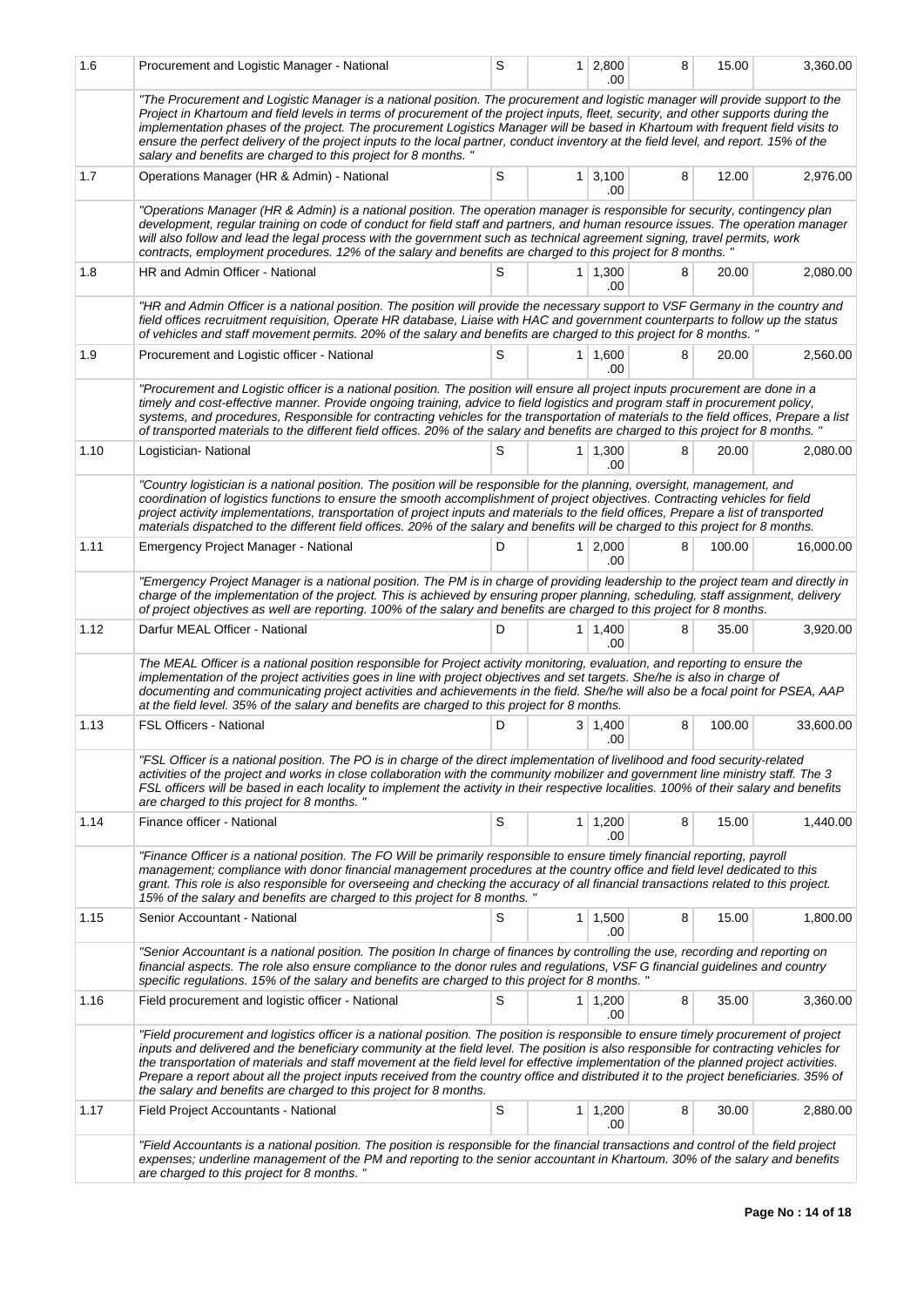| 1.18                                                                                                                                                                                                                                                                                                                                                                                                                                                                                                                                                                                                                                                                                                                   | Drivers - National                                                                                                                                                                                                                                                                                                                                                                                                                                                                                                                                                                                                                                                                                  | S |                 | 4 500.0<br>O      | 8            | 20.00  | 3,200.00   |  |  |  |  |  |
|------------------------------------------------------------------------------------------------------------------------------------------------------------------------------------------------------------------------------------------------------------------------------------------------------------------------------------------------------------------------------------------------------------------------------------------------------------------------------------------------------------------------------------------------------------------------------------------------------------------------------------------------------------------------------------------------------------------------|-----------------------------------------------------------------------------------------------------------------------------------------------------------------------------------------------------------------------------------------------------------------------------------------------------------------------------------------------------------------------------------------------------------------------------------------------------------------------------------------------------------------------------------------------------------------------------------------------------------------------------------------------------------------------------------------------------|---|-----------------|-------------------|--------------|--------|------------|--|--|--|--|--|
|                                                                                                                                                                                                                                                                                                                                                                                                                                                                                                                                                                                                                                                                                                                        | "The drivers are national positions. The position is responsible to provide logistical support to the field and country office teams.<br>This includes procurement, cargo movement, staff movement, and security management. The 4 divers will be based in Khartoum<br>with frequent travel to the field. 20% of their salary and benefits are charged to this project for 8 months. "                                                                                                                                                                                                                                                                                                              |   |                 |                   |              |        |            |  |  |  |  |  |
| 1.19                                                                                                                                                                                                                                                                                                                                                                                                                                                                                                                                                                                                                                                                                                                   | Community mobilizer - National                                                                                                                                                                                                                                                                                                                                                                                                                                                                                                                                                                                                                                                                      | D |                 | 3   1,000<br>.00  | 8            | 100.00 | 24,000.00  |  |  |  |  |  |
|                                                                                                                                                                                                                                                                                                                                                                                                                                                                                                                                                                                                                                                                                                                        | "Community Mobilizer is a national position. CM is responsible for mobilization of the targeted community, community<br>participation, awareness, and registration of beneficiaries in addition to supporting the implementation of the project components.<br>Each Community Mobilizer will be based in the three localities supporting the FSL officer. 100% of their salary and benefits are<br>charged to this project for 8 months."                                                                                                                                                                                                                                                           |   |                 |                   |              |        |            |  |  |  |  |  |
| 1.20                                                                                                                                                                                                                                                                                                                                                                                                                                                                                                                                                                                                                                                                                                                   | Camp Support Staff - National                                                                                                                                                                                                                                                                                                                                                                                                                                                                                                                                                                                                                                                                       | S |                 | 6 450.0<br>0      | 8            | 20.00  | 4,320.00   |  |  |  |  |  |
| "Camp Support Staff are national positions. The position is responsible for The support staff offering security and office<br>maintenance services to ensure an enabling environment for the smooth operations of the offices and the staff. The camp staff<br>includes 3 cleaners and 3 guards at the field and country office level. 20% of their salary and benefits are charged to this project<br>for 8 months.                                                                                                                                                                                                                                                                                                   |                                                                                                                                                                                                                                                                                                                                                                                                                                                                                                                                                                                                                                                                                                     |   |                 |                   |              |        |            |  |  |  |  |  |
|                                                                                                                                                                                                                                                                                                                                                                                                                                                                                                                                                                                                                                                                                                                        | <b>Section Total</b>                                                                                                                                                                                                                                                                                                                                                                                                                                                                                                                                                                                                                                                                                |   |                 |                   |              |        | 125,352.00 |  |  |  |  |  |
|                                                                                                                                                                                                                                                                                                                                                                                                                                                                                                                                                                                                                                                                                                                        | 2. Supplies, Commodities, Materials                                                                                                                                                                                                                                                                                                                                                                                                                                                                                                                                                                                                                                                                 |   |                 |                   |              |        |            |  |  |  |  |  |
| 2.1                                                                                                                                                                                                                                                                                                                                                                                                                                                                                                                                                                                                                                                                                                                    | Support government-led animal vaccination campaigns against   D<br>prioritized diseases to cover 200,000 heads of livestock<br>belonging to affected IDPs and pastoralists                                                                                                                                                                                                                                                                                                                                                                                                                                                                                                                          |   | 1 <sup>1</sup>  | 64,00<br>0.00     | $\mathbf{1}$ | 100.00 | 64,000.00  |  |  |  |  |  |
|                                                                                                                                                                                                                                                                                                                                                                                                                                                                                                                                                                                                                                                                                                                        | This activity will be implemented in Rokero, Mukjar, and Azoum localities. It involves the procurement of 400,000 doses of animal<br>vaccines, logistic support to implement the vaccination campaigns, and paying per diem for the technical staff involved in them, in<br>addition to procurement of the vaccination supplies (i.e. ice, normal saline, needles, etc.). Please refer to the BOQ attached in the<br>"Documents" tab for detailed cost estimations.                                                                                                                                                                                                                                 |   |                 |                   |              |        |            |  |  |  |  |  |
| 2.2                                                                                                                                                                                                                                                                                                                                                                                                                                                                                                                                                                                                                                                                                                                    | Support the treatment livestock belonging to 2000 vulnerable<br>pastoral and agro-pastoral HHs through voucher-based<br>veterinary drugs scheme and CAHWs                                                                                                                                                                                                                                                                                                                                                                                                                                                                                                                                           | D | $\mathbf{1}$    | 20,00<br>0.00     | 1            | 100.00 | 20,000.00  |  |  |  |  |  |
| This activity will be implemented in Rokero, Mukjar, and Azoum localities to provide veterinary treatment services for 50,000<br>heads of animals. The activity involves the procurement of veterinary drugs including transportation costs in Khartoum or at the<br>field level, as appropriate. Each HH is estimated to receive the service from 1 vial of ox tetracycline to treat bacterial infections,<br>0.5 vials of ivermectin to treat internal and external parasites, and 20 albendazole boli to treat worms, 0.5 vial tylosin to treat<br>pneumonia, and 1 sachet diminazene aceturate to treat blood parasites. Please refer to the BOQ attached in the "Documents"<br>tab for detailed cost estimations. |                                                                                                                                                                                                                                                                                                                                                                                                                                                                                                                                                                                                                                                                                                     |   |                 |                   |              |        |            |  |  |  |  |  |
| 2.3                                                                                                                                                                                                                                                                                                                                                                                                                                                                                                                                                                                                                                                                                                                    | 25 % mark up for 20 CAHWs participating in the Voucher<br>based animal health service delivery system                                                                                                                                                                                                                                                                                                                                                                                                                                                                                                                                                                                               | D | 20 <sub>1</sub> | 250.0<br>0        | 1            | 100.00 | 5,000.00   |  |  |  |  |  |
|                                                                                                                                                                                                                                                                                                                                                                                                                                                                                                                                                                                                                                                                                                                        | This activity will be implemented in Rokero, Mukjar, and Azoum localities. The activity involves livestock treatment through 20<br>CAHWs using procured veterinary drugs for 2000 HHs through a voucher system. The CAHWs will receive the veterinary drug<br>from VSF G and vouchers from the target HHs amounting to 20,000 USD (the value of drugs that will be procured and<br>distributed) in exchange for treatment service. The 20 CAHWs will then receive a 25% mark-up as a service charge once they<br>submit collected vouchers to VSF-G and local veterinary authorities. Hence, this mark-up is calculated as 25% of 20,000 USD<br>(the value of veterinary drugs $cost$ ) = 5,000 USD |   |                 |                   |              |        |            |  |  |  |  |  |
| 2.4                                                                                                                                                                                                                                                                                                                                                                                                                                                                                                                                                                                                                                                                                                                    | Voucher distribution and awareness creation to targeted 2000<br>HHs through government staffs and beneficiaries - costs<br>include perdiem                                                                                                                                                                                                                                                                                                                                                                                                                                                                                                                                                          | D | $\mathbf{1}$    | 4,000<br>.00      | 1            | 100.00 | 4,000.00   |  |  |  |  |  |
|                                                                                                                                                                                                                                                                                                                                                                                                                                                                                                                                                                                                                                                                                                                        | "Voucher distribution and awareness creation to targeted 2000 HHs in Rokero, Mukjar, and Azoum localities through government<br>staffs and beneficiaries costs include per diem and refreshments. This activity involves community mobilization and delivery of<br>voucher awareness sessions through veterinary experts from animal resource authorities. Please refer to the BOQ attached in<br>the "Documents" tab for detailed cost estimations                                                                                                                                                                                                                                                 |   |                 |                   |              |        |            |  |  |  |  |  |
| 2.5                                                                                                                                                                                                                                                                                                                                                                                                                                                                                                                                                                                                                                                                                                                    | Design and printing of veterinary Voucher for 2000 HH (9<br>vouchers/HH)                                                                                                                                                                                                                                                                                                                                                                                                                                                                                                                                                                                                                            | D | 1 <sup>1</sup>  | 3,200<br>.00      | 1            | 100.00 | 3,200.00   |  |  |  |  |  |
|                                                                                                                                                                                                                                                                                                                                                                                                                                                                                                                                                                                                                                                                                                                        | This activity involves the design, printing, and binding of 18,000 tickets to make 2000 vouchers (each voucher contains 18,000<br>tickets), in addition to the transportation cost from Khartoum to the field. The design and printing of veterinary Vouchers will be<br>done in Khartoum and use the voucher for animal treatment service in Rokero, Mukjar, and Azoum localities. Please refer to the<br>BOQ attached in the ""Documents"" tab for detailed cost estimations.                                                                                                                                                                                                                     |   |                 |                   |              |        |            |  |  |  |  |  |
| 2.6                                                                                                                                                                                                                                                                                                                                                                                                                                                                                                                                                                                                                                                                                                                    | Refresher and voucher awareness training for 20 CAHWs and<br>10 Government animal health experts and provision with<br>consumables to CAHWs                                                                                                                                                                                                                                                                                                                                                                                                                                                                                                                                                         | D | 1 <sup>1</sup>  | 6,170<br>.10      | 1            | 100.00 | 6,170.10   |  |  |  |  |  |
|                                                                                                                                                                                                                                                                                                                                                                                                                                                                                                                                                                                                                                                                                                                        | his activity cost involves facilitator's fees, refreshment, per diem, transportation, and accommodation of CAHWs and training<br>materials, as well as CAHWs, will be provided with consumables to undertake animal treatment. The training will be facilitated in<br>Azoum, Mukjar, and Rokero localities. Please refer to the BOQ attached in the "Documents" tab for detailed cost estimations.                                                                                                                                                                                                                                                                                                  |   |                 |                   |              |        |            |  |  |  |  |  |
| 2.7                                                                                                                                                                                                                                                                                                                                                                                                                                                                                                                                                                                                                                                                                                                    | Goats restocking to 200 pastoral and agro-pastoral HHs who<br>have lost their livestock assets together with emergency<br>animal feeding and extension training                                                                                                                                                                                                                                                                                                                                                                                                                                                                                                                                     | D |                 | 1   70,60<br>0.00 | 1            | 100.00 | 70,600.00  |  |  |  |  |  |
|                                                                                                                                                                                                                                                                                                                                                                                                                                                                                                                                                                                                                                                                                                                        | This activity involves 1000 goats procurement, transportation and delivery to 200 HHs, procurement and transportation of<br>concentrated dairy goat feed, extension and veterinary services in Rokero, Mukjar, and Azoum localities. Please refer to the BOQ<br>attached in the "Documents" tab for detailed cost estimations.                                                                                                                                                                                                                                                                                                                                                                      |   |                 |                   |              |        |            |  |  |  |  |  |
| 2.8                                                                                                                                                                                                                                                                                                                                                                                                                                                                                                                                                                                                                                                                                                                    | Distribution of assorted seeds and tools packages for 2000<br>HHs                                                                                                                                                                                                                                                                                                                                                                                                                                                                                                                                                                                                                                   | D | 1 <sup>1</sup>  | 72,34<br>5.00     | 1            | 100.00 | 72,345.00  |  |  |  |  |  |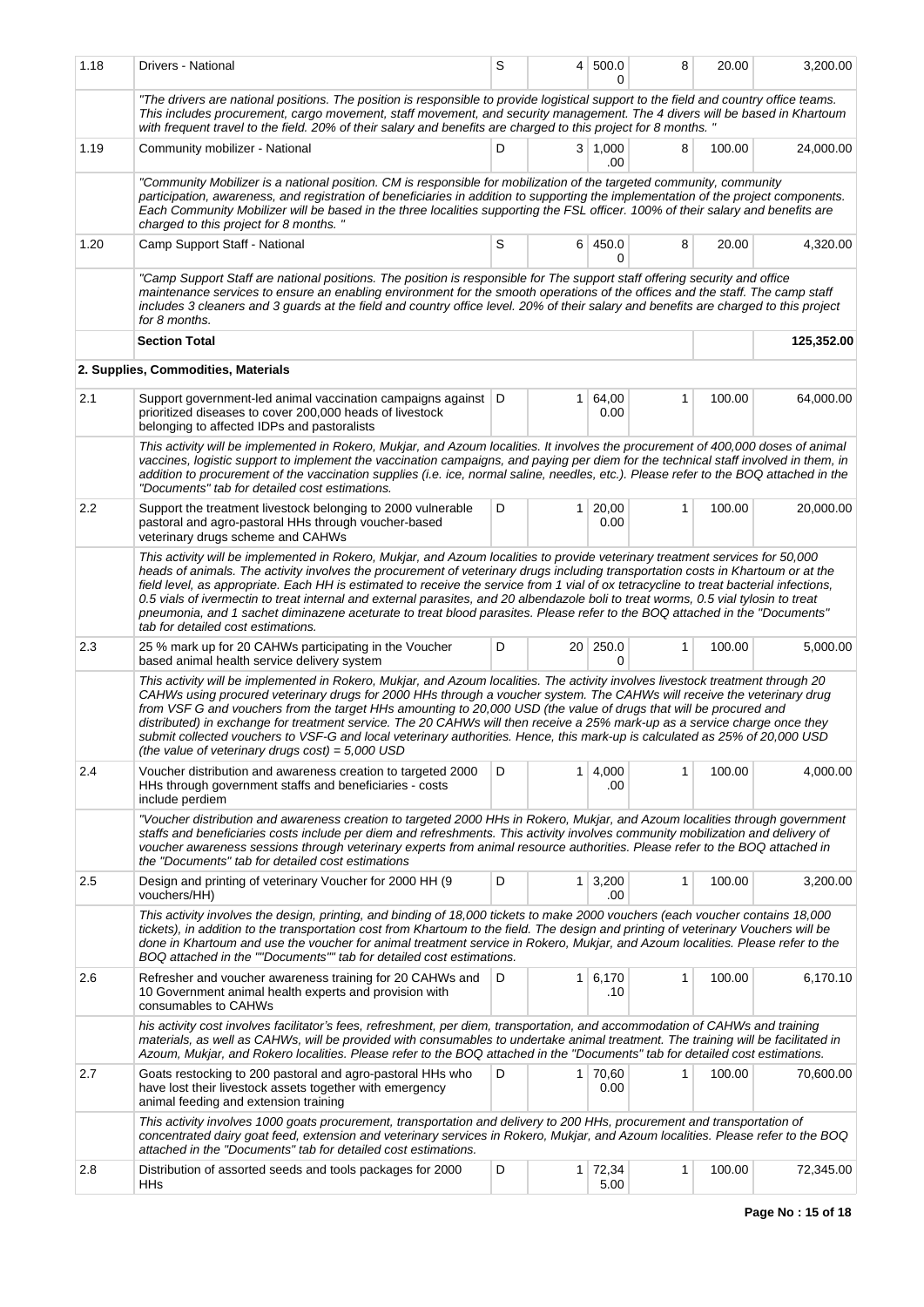|              | Each HH will receive 100 gm okra, 20 gm tomatoes, 50 gm watermelon, 5 Kg millet, 5 Kg pigeon pea and one hoe. Extension<br>staff from the ministry of agriculture will be involved to perform follow-up visits. The activity involves the procurement and<br>transportation of 30.165 MT of assorted seeds to the project targeted localities (Azoum, Mukjar and Rokero). Please refer to the<br>BOQ attached in the ""Documents"" tab for detailed cost estimations. |   |                |                       |              |        |           |  |  |  |
|--------------|-----------------------------------------------------------------------------------------------------------------------------------------------------------------------------------------------------------------------------------------------------------------------------------------------------------------------------------------------------------------------------------------------------------------------------------------------------------------------|---|----------------|-----------------------|--------------|--------|-----------|--|--|--|
| 2.9          | Conduct extension training for 200 farmers on good<br>agricultural practices and peaceful co-existence                                                                                                                                                                                                                                                                                                                                                                | D |                | 1 6,275<br>.00        | $\mathbf{1}$ | 100.00 | 6,275.00  |  |  |  |
|              | This activity cost involves facilitator's fees, refreshment, transportation of farmers, and training materials. Please refer to the BOQ<br>attached in the "Documents" tab for detailed cost estimations.                                                                                                                                                                                                                                                             |   |                |                       |              |        |           |  |  |  |
| 2.10         | Support women/girls IGA groups (2) with training and start-up<br>kits for agro food processing, etc.                                                                                                                                                                                                                                                                                                                                                                  | D |                | 1 14,66<br>0.00       | $\mathbf{1}$ | 100.00 | 14,660.00 |  |  |  |
|              | The cost for this activity includes facilitator's fees, refreshments, procurement of training materials, and start-up kits. Please refer<br>to the BOQ attached in the "Documents" tab for detailed cost estimations.                                                                                                                                                                                                                                                 |   |                |                       |              |        |           |  |  |  |
| 2.11         | Support rangeland rehabilitation of 300 hectares of communal<br>grazing land through CfW. 3 USD per day per HH for 30 days<br>(300 participants)                                                                                                                                                                                                                                                                                                                      | D | $\mathbf{1}$   | 31,20<br>0.00         | $\mathbf{1}$ | 100.00 | 31,200.00 |  |  |  |
|              | "This budget is estimated to cover cash distributed to rangeland rehabilitation participants, grass seed procurement, and<br>monitoring by gov staff of Range and Pasture Dept. Please refer to the BOQ attached in the "Documents" tab for detailed cost<br>estimations.                                                                                                                                                                                             |   |                |                       |              |        |           |  |  |  |
| 2.12         | D<br>1 <sup>1</sup><br>31,95<br>$\mathbf{1}$<br>Unconditional cash transfer to 355 vulnerable HHs to enable<br>them meet their immediate needs including food. 3 USD per<br>0.00<br>day per HH for 30 days                                                                                                                                                                                                                                                            |   |                |                       |              |        | 31,950.00 |  |  |  |
|              | "Cash distribution to 355 vulnerable HHs to cover their food and other basic needs for 30 days during annual hunger gap: 3 USD<br>per HH per day. Please refer to the BOQ attached in the "Documents" tab for detailed cost estimations.                                                                                                                                                                                                                              |   |                |                       |              |        |           |  |  |  |
| 2.13         | Project visibility                                                                                                                                                                                                                                                                                                                                                                                                                                                    | D |                | $1 \mid 2,000$<br>.00 | $\mathbf{1}$ | 100.00 | 2.000.00  |  |  |  |
|              | The budget will be used to develop visibility materials for the project including posters, banners, roll-up stands, T-shirts, and<br>others visibility materials. Please refer to the BOQ attached in the "Documents" tab for detailed cost estimations.                                                                                                                                                                                                              |   |                |                       |              |        |           |  |  |  |
|              | <b>Section Total</b>                                                                                                                                                                                                                                                                                                                                                                                                                                                  |   |                | 331,400.10            |              |        |           |  |  |  |
| 3. Equipment |                                                                                                                                                                                                                                                                                                                                                                                                                                                                       |   |                |                       |              |        |           |  |  |  |
| 3.1          | Laptop purchase                                                                                                                                                                                                                                                                                                                                                                                                                                                       | D |                | $2 \mid 1,700$<br>.00 | 1            | 100.00 | 3,400.00  |  |  |  |
|              | "2 laptops (for the Project staff) will be purchased. This cost is calculated for the procurement of 1 laptop @ a cost of 1700 USD<br>based on the current market price                                                                                                                                                                                                                                                                                               |   |                |                       |              |        |           |  |  |  |
| 3.2          | Procurement of a printer for field use                                                                                                                                                                                                                                                                                                                                                                                                                                | D | $\mathbf{1}$   | 1,500<br>.00          | $\mathbf{1}$ | 100.00 | 1,500.00  |  |  |  |
|              | 1 printer will be purchased to use at the field office during the project implementation periods. . The cost is calculated for the<br>procurement of 1 multi-purpose printer (including photocopier) @ a cost of 1500 USD based on the current market price.                                                                                                                                                                                                          |   |                |                       |              |        |           |  |  |  |
|              | <b>Section Total</b>                                                                                                                                                                                                                                                                                                                                                                                                                                                  |   |                |                       |              |        | 4.900.00  |  |  |  |
|              | <b>4. Contractual Services</b>                                                                                                                                                                                                                                                                                                                                                                                                                                        |   |                |                       |              |        |           |  |  |  |
| 4.1          | Vehicle rent                                                                                                                                                                                                                                                                                                                                                                                                                                                          | D |                | $2 \mid 2,200$<br>.00 | 7            | 100.00 | 30,800.00 |  |  |  |
|              | "Two Vehicles will be hired for a period of 6 months to transport the project staff between the project sites for community<br>mobilization, execution, monitoring, and training. The cost calculated 100 USD per day @ 22 days a month for 7 months =<br>100USD*22 days*7months = 30,800 USD. The daily rate is estimated using the current vehicle rent cost in Darfur.                                                                                             |   |                |                       |              |        |           |  |  |  |
|              | <b>Section Total</b>                                                                                                                                                                                                                                                                                                                                                                                                                                                  |   |                |                       |              |        | 30,800.00 |  |  |  |
| 5. Travel    |                                                                                                                                                                                                                                                                                                                                                                                                                                                                       |   |                |                       |              |        |           |  |  |  |
| 5.1          | Flight cost                                                                                                                                                                                                                                                                                                                                                                                                                                                           | D | $\overline{4}$ | 400.0<br>0            | 5            | 100.00 | 8,000.00  |  |  |  |
|              | "The is calculated to cover flight tickets for the project staff (Program Manager, MEAL Manager, Country Director, Finance<br>Manager Senior Accountant, and other project staff) between the field and Khartoum for project monitoring and technical<br>backstopping. The cost is estimated for 4 staff at a cost of 400 USD for round flight 5 times during the project period). The unit<br>cost is as per the UNHAS round trip costs.                             |   |                |                       |              |        |           |  |  |  |
| 5.2          | Staff DSA                                                                                                                                                                                                                                                                                                                                                                                                                                                             | D | 4              | 150.0<br>0            | 7            | 100.00 | 4,200.00  |  |  |  |
|              | "This cost is allocated for project staff DSA when staff travels out of their duty station, 4 staff @ a rate of 25 USD per day for 6<br>days per month for 7 months during the project period.                                                                                                                                                                                                                                                                        |   |                |                       |              |        |           |  |  |  |
| 5.3          | Vehicle Fuel and lubricants                                                                                                                                                                                                                                                                                                                                                                                                                                           | D |                | 2   502.0<br>0        | 7            | 100.00 | 7,028.00  |  |  |  |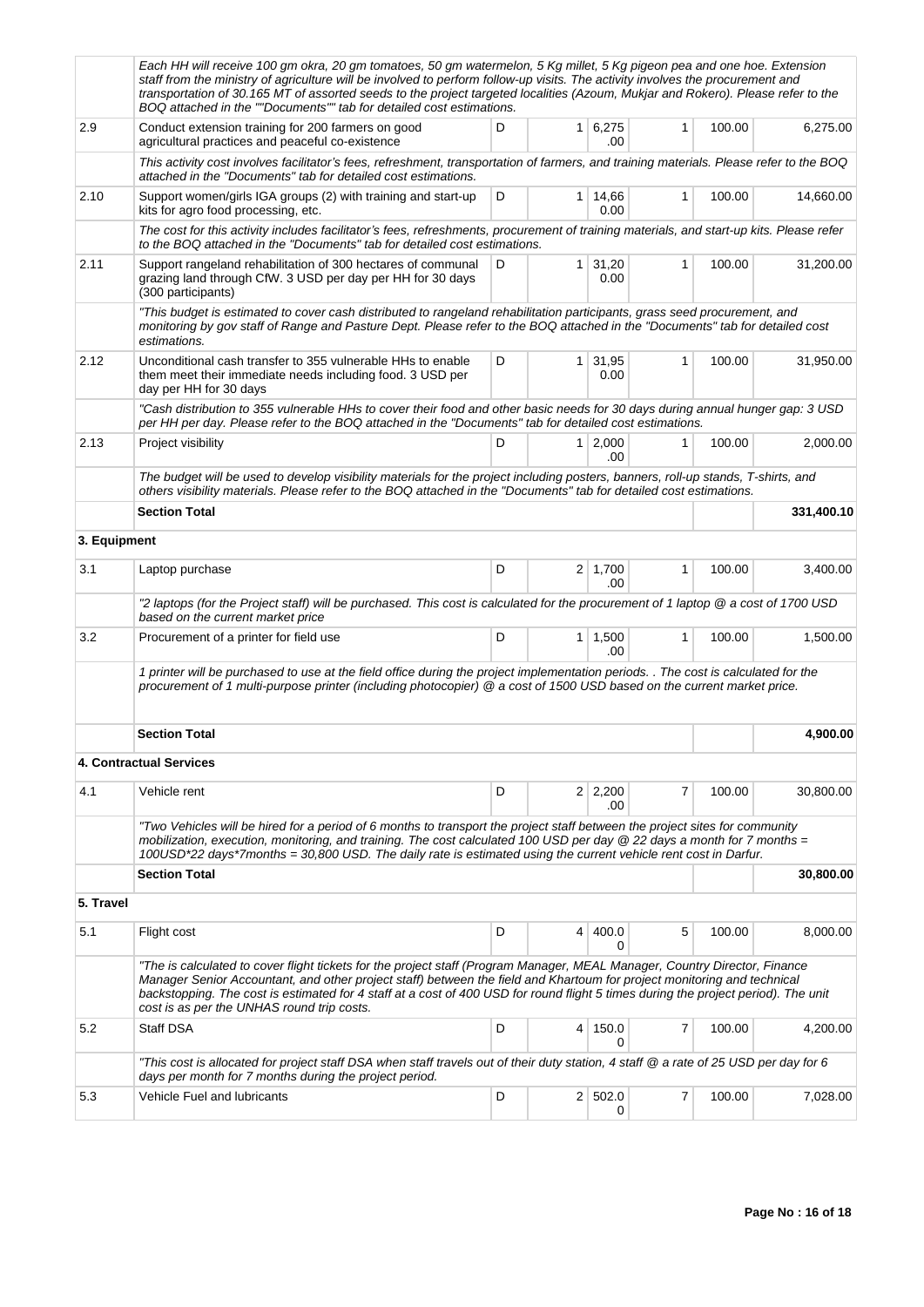|                         | "Costs of fuel and lubricants for 2 rental vehicles in the field on monthly basis. The cost is estimated for 1 vehicle running 100km<br>on average for 22 days and the vehicle is estimated to run 7 km per 1-litter fuel at the cost of 2USD per one litter. the monthly<br>cost will be around 628 USD.                                                                                            |           |                |                       |   |        |            |
|-------------------------|------------------------------------------------------------------------------------------------------------------------------------------------------------------------------------------------------------------------------------------------------------------------------------------------------------------------------------------------------------------------------------------------------|-----------|----------------|-----------------------|---|--------|------------|
|                         | 1 vechile *80km/day *22 days/7km = $251$ litter * 2 USD = $502$ USD                                                                                                                                                                                                                                                                                                                                  |           |                |                       |   |        |            |
|                         | <b>Section Total</b>                                                                                                                                                                                                                                                                                                                                                                                 |           |                |                       |   |        | 19,228.00  |
|                         | 6. Transfers and Grants to Counterparts                                                                                                                                                                                                                                                                                                                                                              |           |                |                       |   |        |            |
| <b>NA</b>               | ΝA                                                                                                                                                                                                                                                                                                                                                                                                   | <b>NA</b> | 0              | 0.00                  | 0 | 0      | 0.00       |
|                         | ΝA                                                                                                                                                                                                                                                                                                                                                                                                   |           |                |                       |   |        |            |
|                         |                                                                                                                                                                                                                                                                                                                                                                                                      | 0.00      |                |                       |   |        |            |
|                         | 7. General Operating and Other Direct Costs                                                                                                                                                                                                                                                                                                                                                          |           |                |                       |   |        |            |
| 7.1                     | Office Rent (Field bases)                                                                                                                                                                                                                                                                                                                                                                            | S         | $\mathbf{1}$   | 700.0<br><sup>0</sup> | 8 | 40.00  | 2,240.00   |
|                         | "This budget is allocated to cover the cost of office rent in Zalinge 700 USD, This project will contribute 40% of the expense for<br>the field office rent for a period of 8 months."                                                                                                                                                                                                               |           |                |                       |   |        |            |
| 7.2                     | Office and guesthouse rent (Khartoum)                                                                                                                                                                                                                                                                                                                                                                | S         |                | 1 4,000<br>.00        | 8 | 30.00  | 9,600.00   |
|                         | "This budget is allocated to cover the cost of Country office/guesthouse rent in Khartoum, This project will contribute 30% of the<br>expense for a period of 8 months.                                                                                                                                                                                                                              |           |                |                       |   |        |            |
| 7.3                     | Office Supplies for field and Khartoum                                                                                                                                                                                                                                                                                                                                                               | S         |                | $1 \ 2,500$<br>.00    | 8 | 35.00  | 7,000.00   |
|                         | "This budget is allocated to share the cost of office supplies such as paper (\$500), cartilages (\$700), box file (\$300), puncher<br>(\$200), pen (\$200), marker (\$100) and other stationery materials (\$500) for both field and country office during the project<br>implementation period. The cost is calculated as 35% of the total cost of 2,500 USD per month for the period of 8 months. |           |                |                       |   |        |            |
| 7.4                     | <b>Office Maintenance and Utilities</b>                                                                                                                                                                                                                                                                                                                                                              | S         |                | $1 \mid 1,500$<br>.00 | 8 | 35.00  | 4,200.00   |
|                         | "This cost includes minor maintenance of VSF Germany Country and field offices (USD 476), electricity (USD 344), water bill<br>payment for country and field offices(USD 609), and cooking Gas (USD 71) per month. The total estimated cost is USD 1500 per<br>month. The cost will be charged from this project based on a budget allocation of 35% of the total cost on a monthly basis. "         |           |                |                       |   |        |            |
| 7.5                     | Communications (airtime, Internet)                                                                                                                                                                                                                                                                                                                                                                   | S         | $\mathbf{1}$   | 2,000<br>.00          | 8 | 50.00  | 8,000.00   |
|                         | "This budget is allocated to cover the cost of communication such as broadband internet (900 USD), mobile airtime (700), staff<br>monthly internet subscription fee (400 USD) during the project implementation period. The cost calculated 50% of 2,000 USD per<br>month for the period of 8 months.                                                                                                |           |                |                       |   |        |            |
| 7.6                     | Money transfer charges / bank fees                                                                                                                                                                                                                                                                                                                                                                   | S         | 1 <sup>1</sup> | 213.5<br>$\Omega$     | 8 | 100.00 | 1,708.00   |
|                         | "The cost will cover the Bank charges for project-related transactions estimation from HQ to the country office and country office<br>to the field. The cost is estimated at 213.5 USD per month for a period of 8 months.                                                                                                                                                                           |           |                |                       |   |        |            |
| 7.7                     | Fuel and lubricants for VSF G vehicles and Generator                                                                                                                                                                                                                                                                                                                                                 | S         | 1 <sup>1</sup> | 2,500<br>.00.         | 8 | 30.00  | 6,000.00   |
|                         | "Costs of fuel and lubricants for 5 VSFG own vehicles and Generators at the field and country office on monthly basis. The cost<br>calculated 30% of 2,500 USD per month for the period of 8months.                                                                                                                                                                                                  |           |                |                       |   |        |            |
| 7.8                     | Vehicle maintenance and spare parts                                                                                                                                                                                                                                                                                                                                                                  | S         |                | 1   8,600<br>.00      | 4 | 30.00  | 10,320.00  |
|                         | "This budget is allocated for the maintenance and purchase of spare parts for three VSF G's own vehicles during the project<br>period. The cost is estimated based on VSF Germany's own experience in the past. The bimonthly cost will be charged at 30% of<br>the total cost of 8600 USD from this project.                                                                                        |           |                |                       |   |        |            |
|                         | <b>Section Total</b>                                                                                                                                                                                                                                                                                                                                                                                 |           |                |                       |   |        | 49,068.00  |
| <b>SubTotal</b>         |                                                                                                                                                                                                                                                                                                                                                                                                      |           | 87.00          |                       |   |        | 560,748.10 |
| Direct                  |                                                                                                                                                                                                                                                                                                                                                                                                      |           |                |                       |   |        | 463,848.10 |
| Support                 |                                                                                                                                                                                                                                                                                                                                                                                                      |           |                |                       |   |        | 96,900.00  |
| <b>PSC Cost</b>         |                                                                                                                                                                                                                                                                                                                                                                                                      |           |                |                       |   |        |            |
| <b>PSC Cost Percent</b> |                                                                                                                                                                                                                                                                                                                                                                                                      |           |                |                       |   |        | 7.00       |
| <b>PSC Amount</b>       |                                                                                                                                                                                                                                                                                                                                                                                                      |           |                |                       |   |        | 39,252.37  |
| <b>Total Cost</b>       |                                                                                                                                                                                                                                                                                                                                                                                                      |           |                |                       |   |        | 600,000.47 |